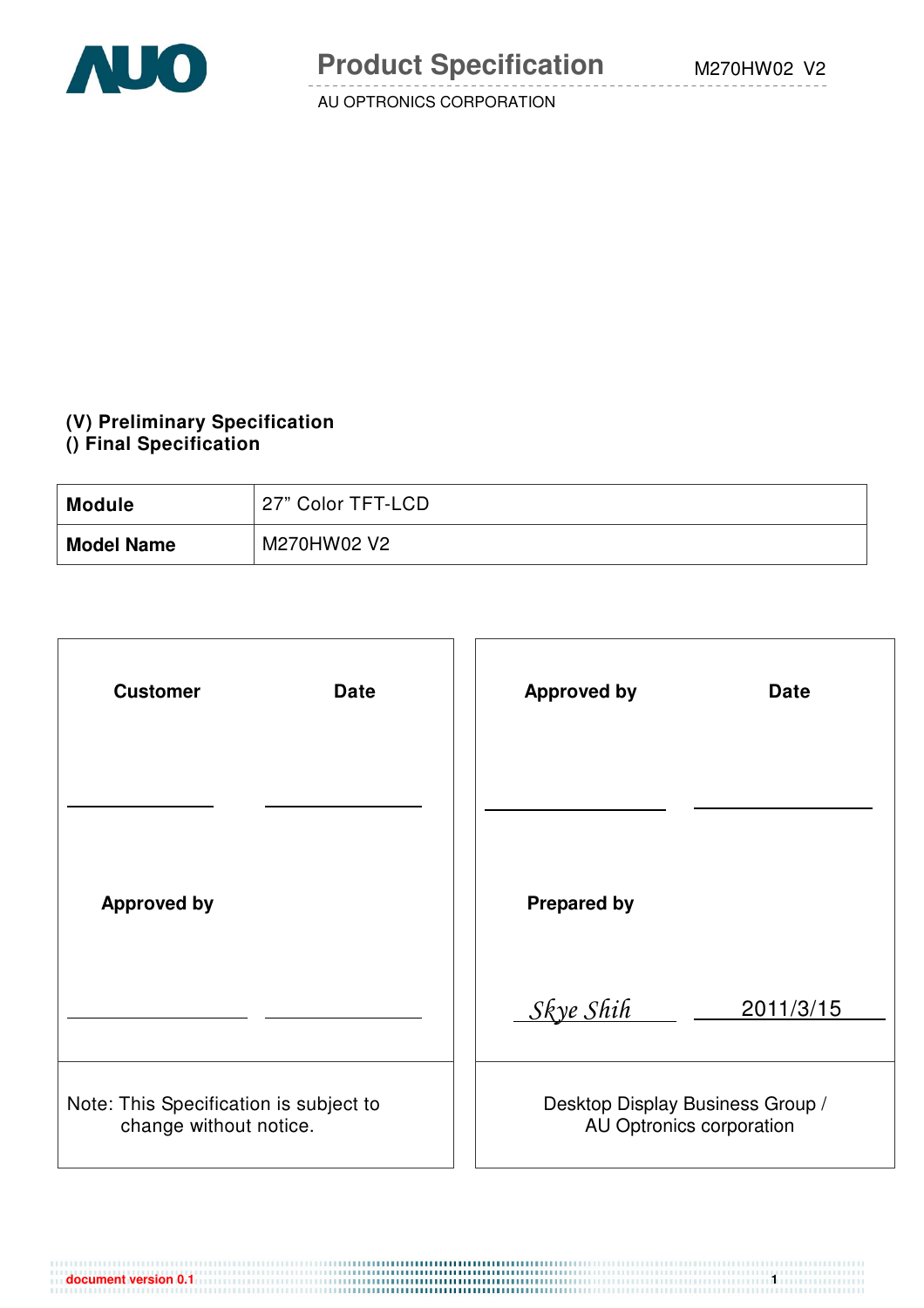

 $\overline{\mathbf{2}}$ 

AU OPTRONICS CORPORATION

# **Contents**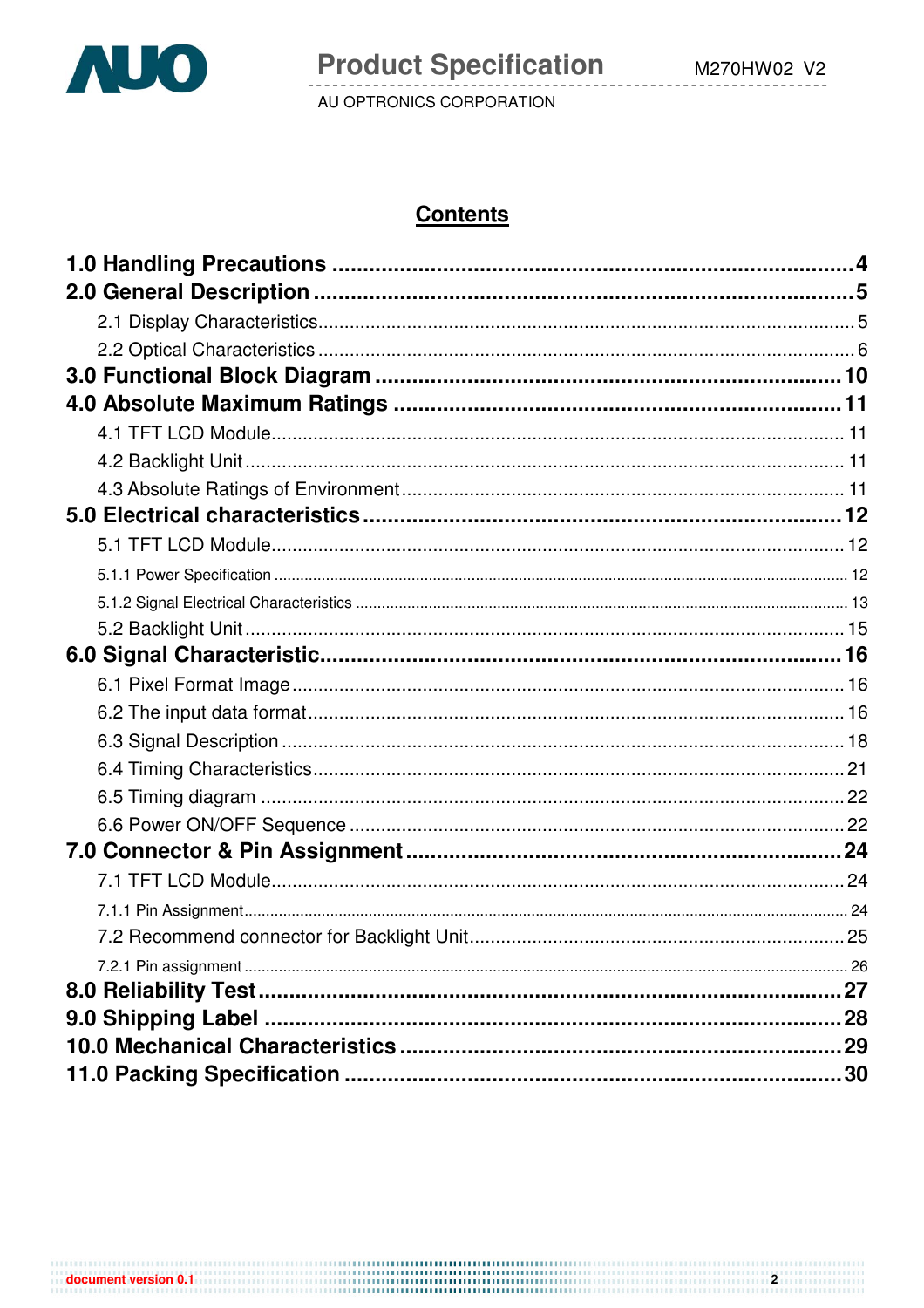

**Product Specification** M270HW02 V2

AU OPTRONICS CORPORATION

# **Record of Revision**

| <b>Version and Date</b> | Pag<br>e | Old description         | <b>New Description</b>                | Remark |
|-------------------------|----------|-------------------------|---------------------------------------|--------|
| V1 2011/03/15           |          | 1 <sup>st</sup> version | 120Hz with LVDS and PWD<br>connectors |        |
| 2011/5/10               | 12       |                         | I rush =3; VDD drop=500               |        |
| 2011/5/10               | 19       | Pin $1 = 2D_3D_SW$      | $Pin 1 = NC$                          |        |
| 2011/5/10               | 25       | $Pin 1 = 2D_3D_SW$      | $Pin 1 = NC$                          |        |
| 2011/5/10               | 26       | 7.2.1 pin assignment    | New diagram for LED string control    |        |
|                         |          |                         |                                       |        |
|                         |          |                         |                                       |        |
|                         |          |                         |                                       |        |
|                         |          |                         |                                       |        |
|                         |          |                         |                                       |        |
|                         |          |                         |                                       |        |
|                         |          |                         |                                       |        |
|                         |          |                         |                                       |        |

**document version 0.1 3 3**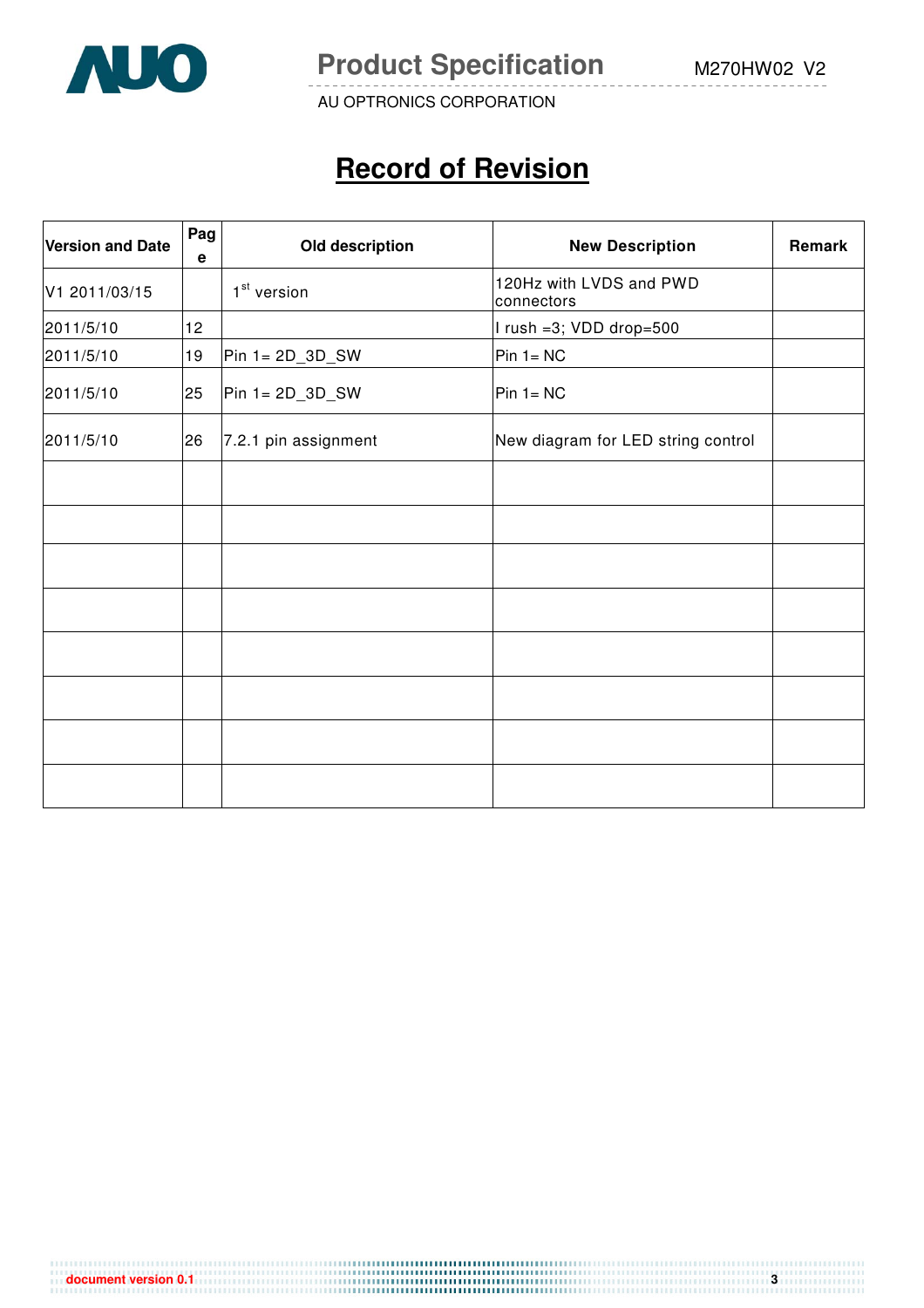

**document version 0.1 4** 

#### **1.0 Handling Precautions**

- 1) Since front polarizer is easily damaged, pay attention not to scratch it.
- 2) Be sure to turn off power supply when inserting or disconnecting from input connector.
- 3) Wipe off water drop immediately. Long contact with water may cause discoloration or spots.
- 4) When the panel surface is soiled, wipe it with absorbent cotton or other soft cloth.
- 5) Since the panel is made of glass, it may break or crack if dropped or bumped on hard surface.
- 6) Since CMOS LSI is used in this module, take care of static electricity and insure human earth when handling.
- 7) Do not open or modify the Module Assembly.
- 8) Do not press the reflector sheet at the back of the module to any directions.
- 9) In case if a Module has to be put back into the packing container slot after once it was taken out from the container, do not press the center of the LED lightbar edge. Instead, press at the far ends of the LED light bar edge softly. Otherwise the TFT Module may be damaged.
- 10) At the insertion or removal of the Signal Interface Connector, be sure not to rotate nor tilt the Interface Connector of the TFT Module.
- 11) After installation of the TFT Module into an enclosure, do not twist nor bend the TFT Module even momentary. At designing the enclosure, it should be taken into consideration that no bending/twisting forces are applied to the TFT Module from outside. Otherwise the TFT Module may be damaged.
- 12) Small amount of materials having no flammability grade is used in the LCD module. The LCD module should be supplied by power complied with requirements of Limited Power Source (IEC60950 or UL1950), or be applied exemption.
- 13) Please avoid touching COF position while you are doing mechanical design.
- 14) When storing modules as spares for a long time, the following precaution is necessary: Store them in a dark place. Do not expose the module to sunlight or fluorescent light. Keep the temperature between  $5^{\circ}$ C and  $35^{\circ}$ C at normal humidity.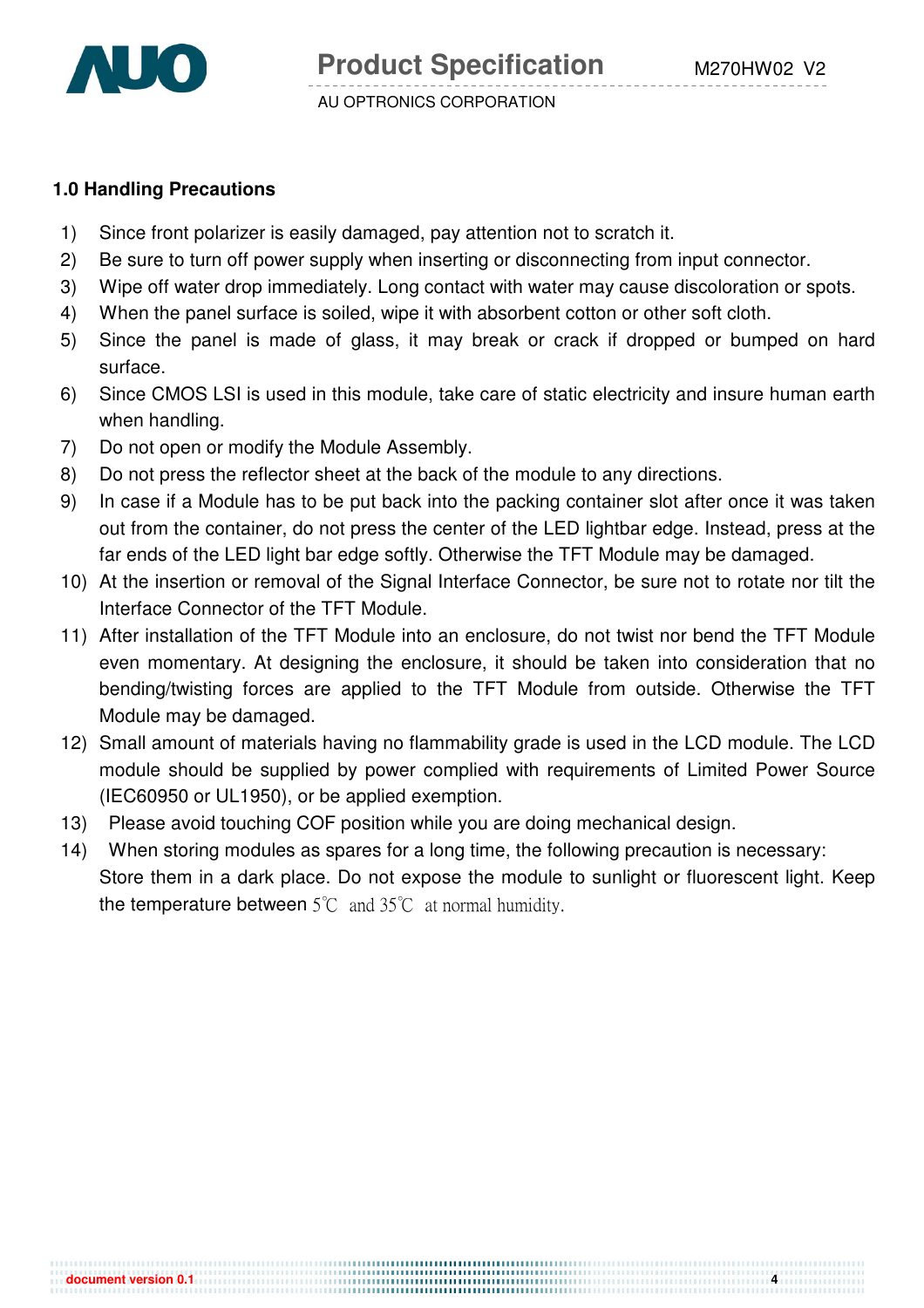

#### **2.0 General Description**

This specification applies to the 27 inch-FHD Color a-Si TFT-LCD Module M270HW02. The display supports the FHD - 1920(H) x 1080(V) screen format and 16.7M colors (RGB 8-bits). The light source of this TFT-LCD module is W-LED. All input signals are 4-channel LVDS interface and this module doesn't contain a driver for backlight.

## **2.1 Display Characteristics**

The following items are characteristics summary on the table under  $25^{\circ}$  condition:

| <b>ITEMS</b>                 | <b>Unit</b>                             | <b>SPECIFICATIONS</b>                    |
|------------------------------|-----------------------------------------|------------------------------------------|
| Screen Diagonal              | [mm]                                    | 685.65(27.0")                            |
| <b>Active Area</b>           | [mm]                                    | 597.6 (H) x 336.15 (V)                   |
| Pixels H x V                 |                                         | 1920(x3) x 1080                          |
| <b>Pixel Pitch</b>           | [um]                                    | 311.25 (per one triad) × 311.25          |
| Pixel Arrangement            |                                         | R.G.B. Vertical Stripe                   |
| Display Mode                 |                                         | VA Mode, Normally Black                  |
| White Luminance (Center)     | $\lceil cd/m^2 \rceil$                  | $\frac{1}{400}$ cd/m <sup>2</sup> (Typ.) |
| <b>Contrast Ratio</b>        |                                         | 5000(Typ.)                               |
| <b>Optical Response Time</b> | [msec]                                  | 12ms (Typ., on/off)                      |
| Nominal Input Voltage VDD    | [Volt]                                  | $+5.0 V(Typ)$                            |
| <b>Power Consumption</b>     | [Watt]                                  | 34.43 (Typ.)                             |
| (VDD line + LED line)        |                                         | (without inverter, all white pattern)    |
| Weight                       | [Grams]                                 | 2900 Typ.                                |
| <b>Physical Size</b>         | [mm]                                    | 630.0(H)x368.2(V)x14.5(D)                |
| <b>Electrical Interface</b>  |                                         | 4-channel LVDS                           |
| <b>Support Color</b>         |                                         | 16.7M colors (RGB 8-bit)                 |
| <b>Surface Treatment</b>     |                                         | Anti-Glare, 3H                           |
| <b>Temperature Range</b>     |                                         | 0 to $+50$                               |
| Operating                    | $\lceil{^{\circ}C}\rceil$               | $-20$ to $+60$                           |
| Storage (Shipping)           | $\mathsf{I}^\circ\mathsf{C} \mathsf{I}$ |                                          |
| RoHS Compliance              |                                         | RoHS Compliance                          |
| <b>TCO Compiance</b>         |                                         | TCO 5.1 Compiance                        |

**document version 0.1 5**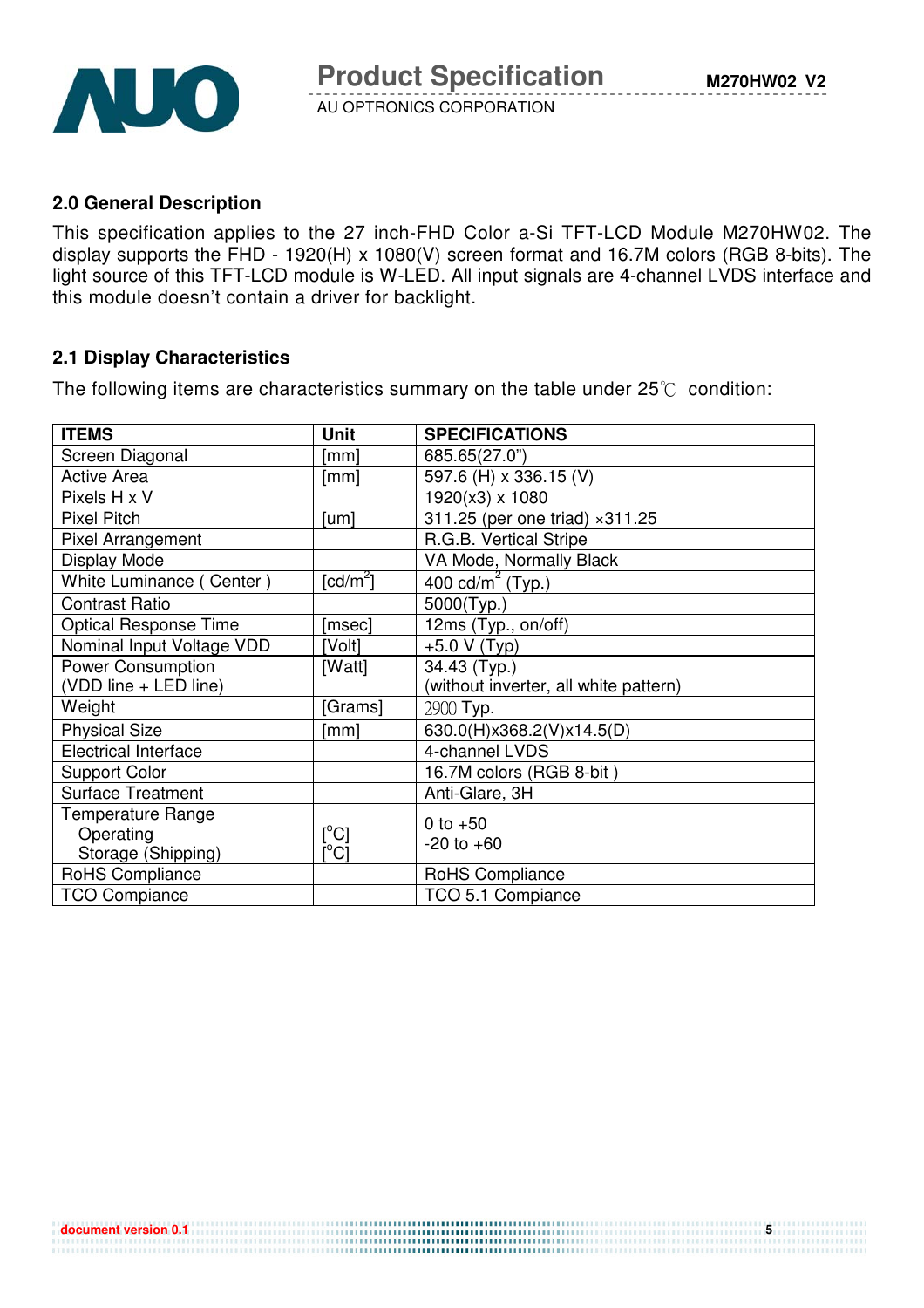

**Product Specification** 

AU OPTRONICS CORPORATION

## **2.2 Optical Characteristics**

The optical characteristics are measured under stable conditions at  $25^{\circ}$ C:

| Item                          | <b>Unit</b>          | <b>Conditions</b>                            | Min.                         | Typ.           | Max.           | <b>Note</b>    |  |
|-------------------------------|----------------------|----------------------------------------------|------------------------------|----------------|----------------|----------------|--|
|                               |                      | (Right)<br>Horizontal<br>$CR = 10$<br>(Left) | 150                          | 178            |                |                |  |
| <b>Viewing Angle</b>          | [degree]             | Vertical<br>(Up)<br>$CR = 10$<br>(Down)      | 150                          | 178            |                | $\overline{2}$ |  |
| Contrast ratio                |                      | <b>Normal Direction</b>                      | 4000                         | 5000           |                | 3              |  |
|                               |                      | Raising Time $(T_{rR})$                      | $\overline{\phantom{a}}$     | $\overline{7}$ |                |                |  |
| Response Time                 | [msec]               | Falling Time $(T_{rf})$                      | $\qquad \qquad \blacksquare$ | 5              |                |                |  |
|                               |                      | Raising + Falling                            | $\overline{\phantom{0}}$     | 12             |                | 4              |  |
|                               |                      | Red x                                        | 0.610                        | 0.640          | 0.670          |                |  |
|                               |                      | Red y                                        | 0.305                        | 0.335          | 0.365          |                |  |
| Color / Chromaticity          |                      | Green x                                      | 0.301                        | 0.331          | 0.361          |                |  |
| Coordinates (CIE)             |                      | Green y                                      | 0.597                        | 0.627          | 0.657          | 5              |  |
|                               |                      | Blue x                                       | 0.123                        | 0.153          | 0.183          |                |  |
|                               |                      | Blue y                                       | 0.017                        | 0.047          | 0.077          |                |  |
|                               |                      | White x                                      | 0.283                        | 0.313          | 0.343          |                |  |
| Color Coordinates (CIE) White |                      | White y                                      | 0.299                        | 0.329          | 0.359          |                |  |
| <b>Central Luminance</b>      | [cd/m <sup>2</sup> ] |                                              | 320                          | 400            |                | 6              |  |
| Luminance Uniformity          | [%]                  |                                              | 75                           | 80             | $\blacksquare$ | $\overline{7}$ |  |
| Crosstalk (in 60Hz)           | [%]                  |                                              |                              |                | 1.5            | 8              |  |
| Flicker                       | dB                   |                                              |                              |                | $-20$          | 9              |  |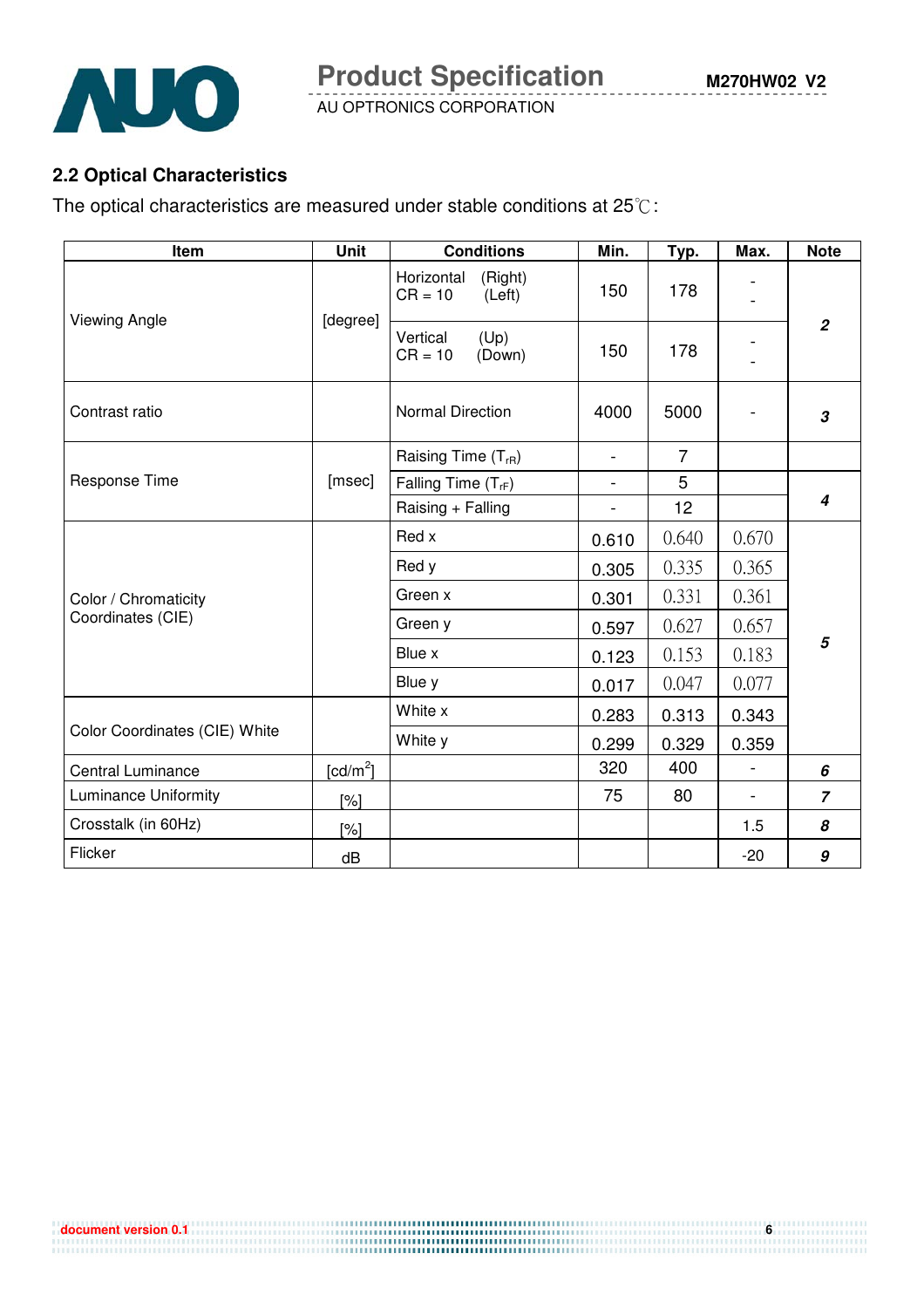

#### **Note 1: Measurement method**

The LCD module should be stabilized at given temperature for 30 minutes to avoid abrupt temperature change during measuring (at surface  $35^{\circ}$ ). In order to stabilize the luminance, the measurement should be executed after lighting Backlight for 30 minutes in a stable, windless and dark room.



## **Note 2: Definition of viewing angle** measured by ELDIM (EZContrast 88)

Viewing angle is the measurement of contrast ratio  $\geq$  10, at the screen center, over a 180° horizontal and 180° vertical range (off-normal viewing angles). The 180° viewing angle range is broken down as follows; 90° (θ) horizontal left and right and 90° (Φ) vertical, high (up) and low (down). The measurement direction is typically perpendicular to the display surface with the screen rotated about its center to develop the desired measurement viewing angle.



**document version 0.1 7 7** 

........................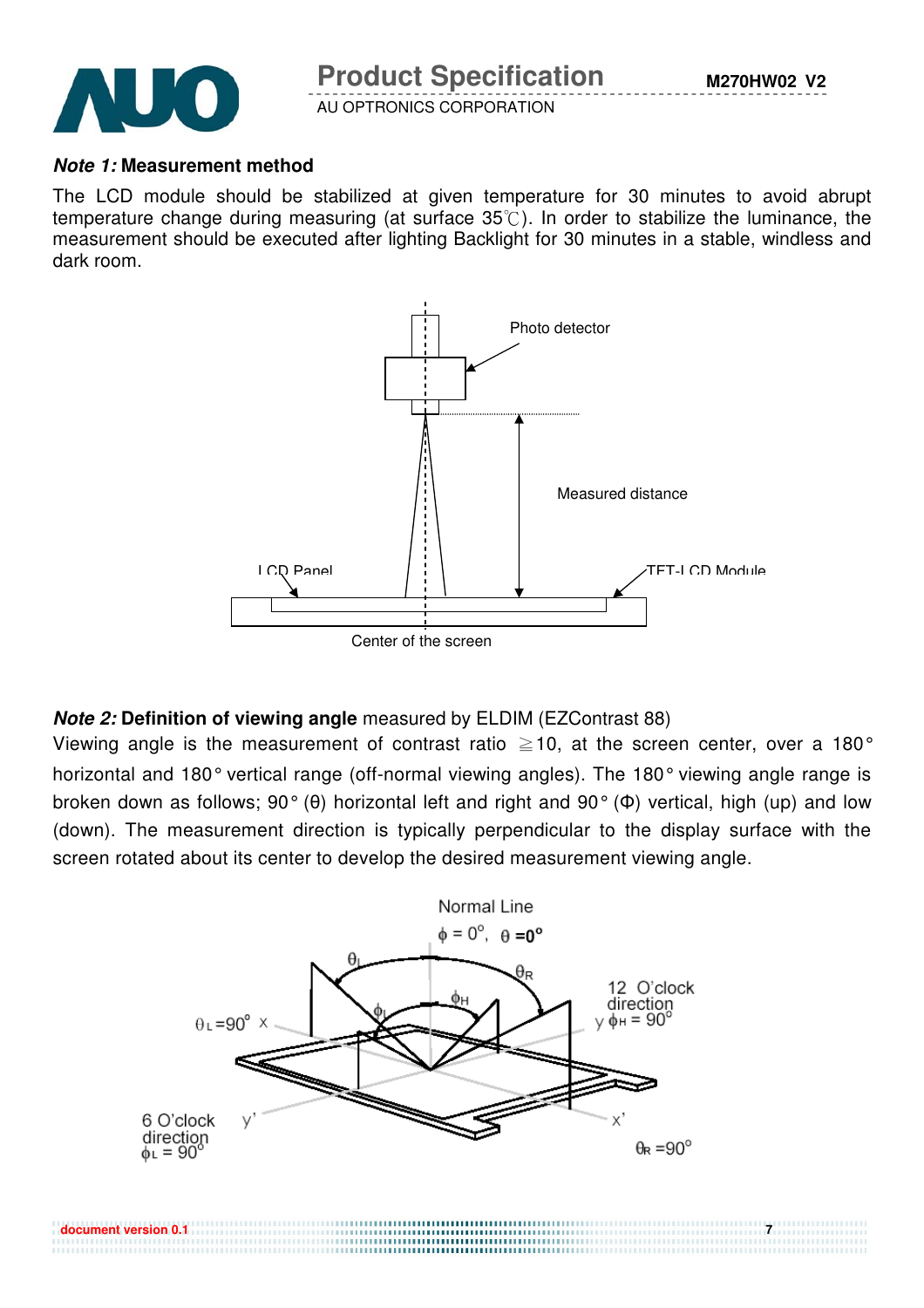

**Product Specification** 

AU OPTRONICS CORPORATION

# **Note 3: Contrast ratio is** measured by TOPCON SR-3

# **Note 4: Definition of Response time** measured by Westar TRD-100A

The output signals of photo detector are measured when the input signals are changed from "Full Black" to "Full White" (rising time,  $Tr_R$ ), and from "Full White" to "Full Black" (falling time,  $Tr_F$ ), respectively. The response time is interval between the 10% and 90% (1 frame at 60 Hz) of amplitudes.



 $Tr_R$  +  $Tr_F$  = 12 msec (typ.).

# **Note 5: Color chromaticity and coordinates (CIE) is** measured by TOPCON SR-3 **Note 6: Central luminance is** measured by TOPCON SR-3

**Note 7: Luminance uniformity of these 9 points is defined as below and** measured by TOPCON SR-3



# **Note 8: Crosstalk is defined as below and** measured by TOPCON SR-3

| $\,$ document version 0.1 $\,$ |  |
|--------------------------------|--|
|                                |  |
|                                |  |
|                                |  |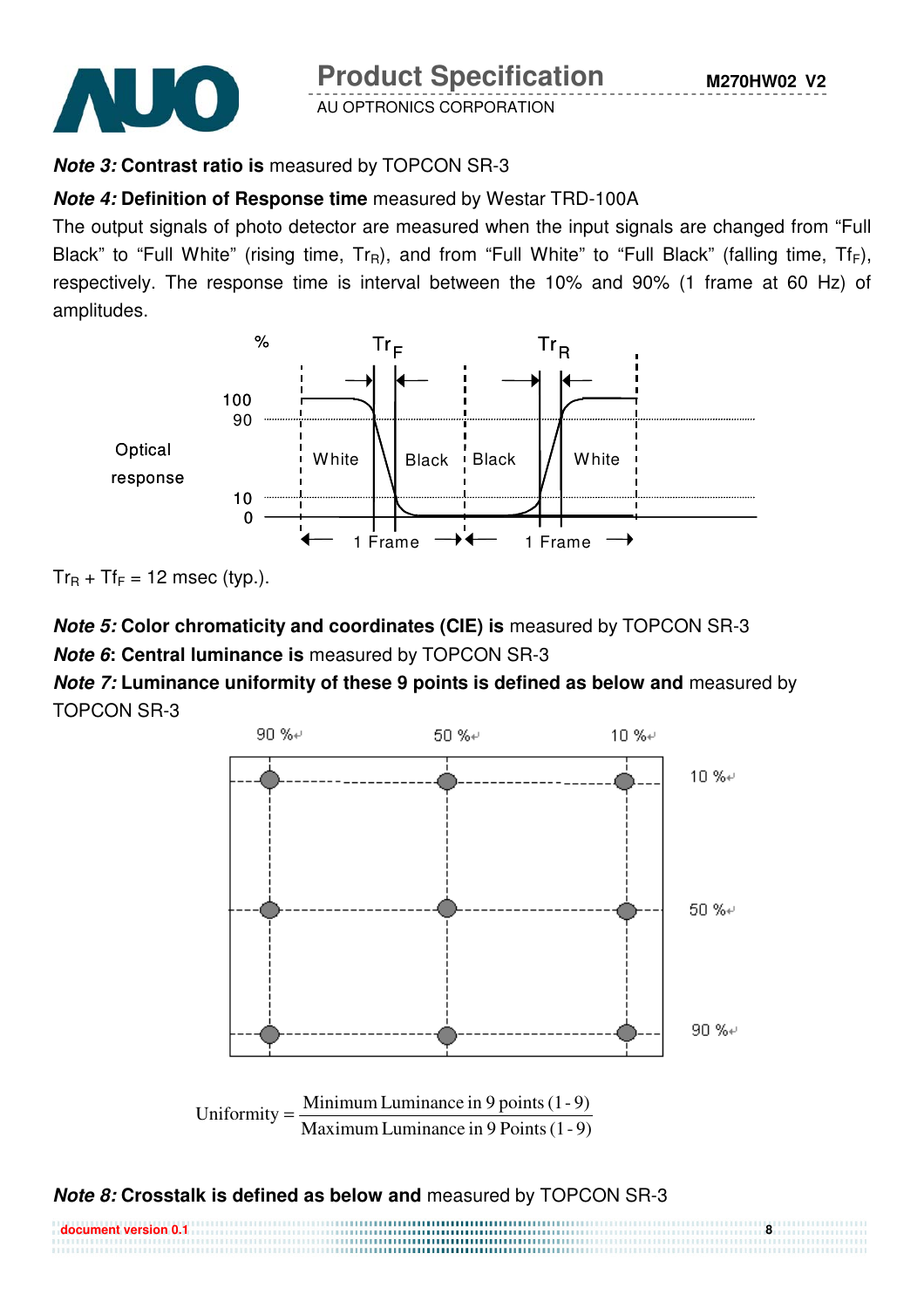

```
CT = | YB - YA | / YA \times 100 (%)
```
**Where** 

 $YA =$  Luminance of measured location without gray level 0 pattern (cd/m2)

 $YB =$  Luminance of measured location with gray level 0 pattern (cd/m2)



**Note 9: Test Patern: Subchecker Pattern** measured by TOPCON SR-3



Method: Record dBV & DC value with TRD-100



**document version 0.1** 9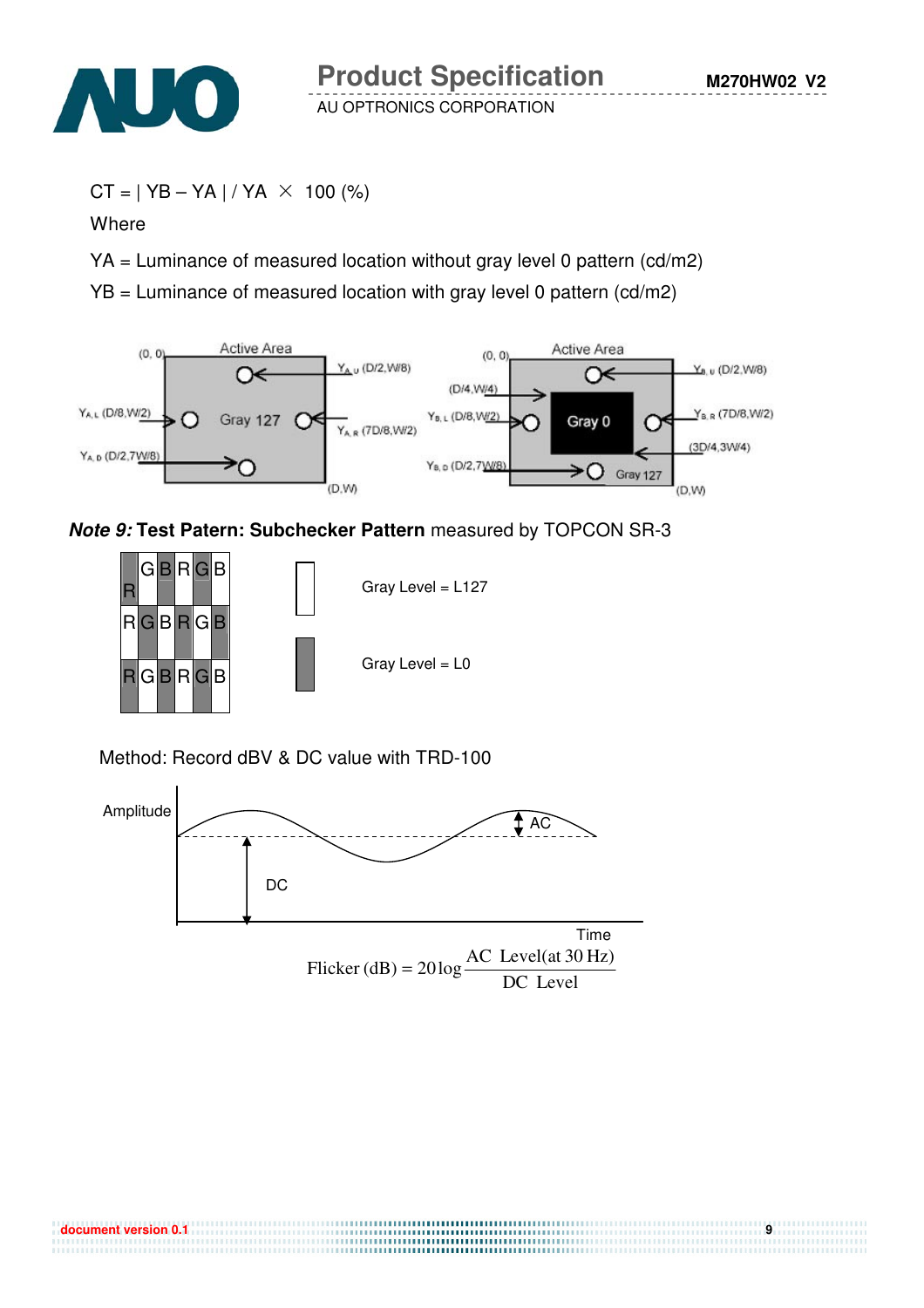

## **3.0 Functional Block Diagram**

The following diagram shows the functional block of the 27.0 inch Color TFT-LCD Module:



**document version 0.1 10** 

...................................

FI-RE51HL 12507HS-15L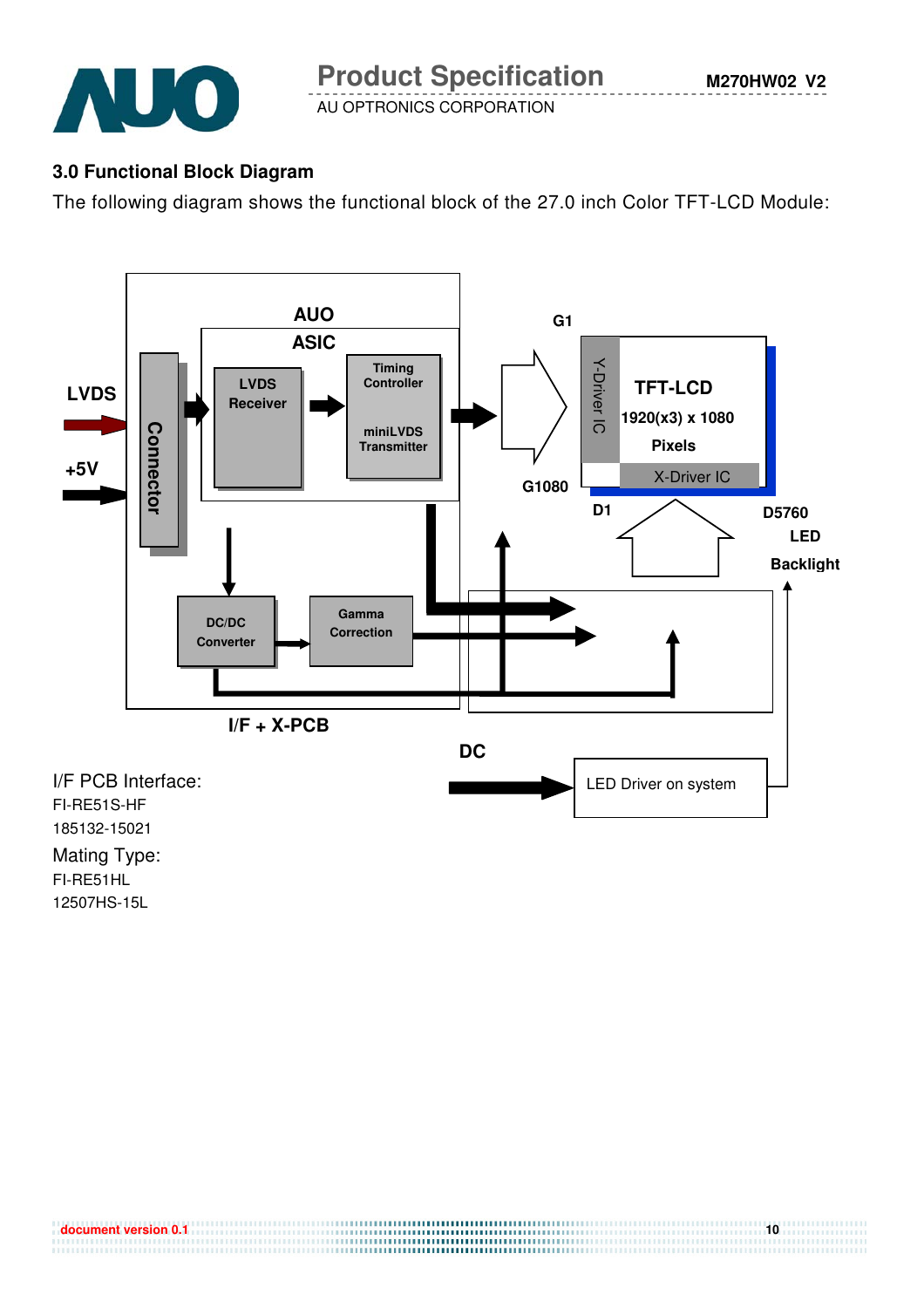

### **4.0 Absolute Maximum Ratings**

Absolute maximum ratings of the module are as following:

#### **4.1 TFT LCD Module**

| Item                       | Symbol | Min | Max | Unit   | <b>Conditions</b> |
|----------------------------|--------|-----|-----|--------|-------------------|
| Logic/LCD Drive<br>Voltage | VDD    |     | 6.0 | [Volt] | <b>Note 1,2</b>   |
|                            |        |     |     |        |                   |

#### **4.2 Backlight Unit**

| ltem               | Symbol       | Typ | Max | Unit | <b>Conditions</b> |
|--------------------|--------------|-----|-----|------|-------------------|
| <b>LED Current</b> | חם וי<br>ᄔᄂᄂ | 60  | 63  | [mA] | <b>Note 1,2</b>   |

#### **4.3 Absolute Ratings of Environment**

| <b>Item</b>                                     | <b>Symbol</b> | Min.  | Max.  | <b>Unit</b>       | <b>Conditions</b> |
|-------------------------------------------------|---------------|-------|-------|-------------------|-------------------|
| <b>Operating Temperature</b>                    | <b>TOP</b>    | 0     | $+50$ | $[^{\circ}C]$     |                   |
| Center Glass surface temperature<br>(operation) | TGS           | 0     | $+50$ | $[^{\circ}C]$     | Note 3            |
| <b>Operation Humidity</b>                       | <b>HOP</b>    | 5     | 90    | [%RH]             |                   |
| Storage Temperature                             | <b>TST</b>    | $-20$ | $+60$ | $\rm [^{\circ}C]$ |                   |
| <b>Storage Humidity</b>                         | <b>HST</b>    | 5     | 90    | [%RH]             |                   |

**Note 1:** With in Ta (25°C)

**Note 2:** Permanent damage to the device may occur if exceeding maximum values **Note 3:** Temperature and relative humidity range are shown as the below figure.

- 1. 90% RH Max (Ta  $\leq 39^{\circ}$ C)
- 2. Max wet-bulb temperature at 39°C or less. (Ta  $\leq 39^{\circ}$ C)
- 3. No condensation



**document version 0.1 11** *a***document version 0.1 <b>in a construction of the construction** of the construction of the construction of the construction of the construction of the construction of the construction of the cons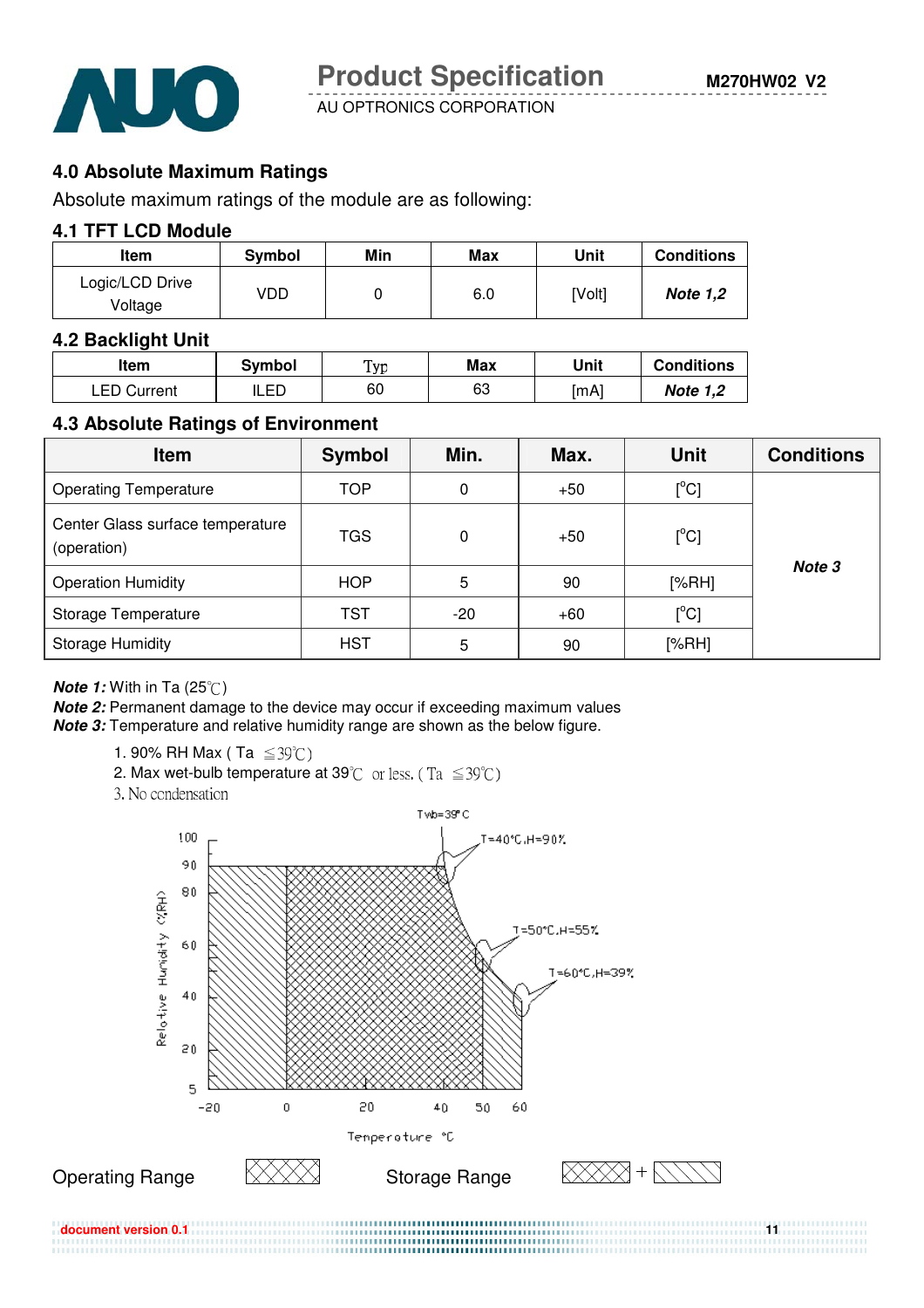

#### **5.0 Electrical characteristics**

#### **5.1 TFT LCD Module**

#### **5.1.1 Power Specification**

Input power specifications are as following:

| Symbol       | <b>Parameter</b>                            | Min            | Typ | Max | Unit                | <b>Conditions</b>                               |
|--------------|---------------------------------------------|----------------|-----|-----|---------------------|-------------------------------------------------|
| <b>VDD</b>   | Logic/LCD Drive<br>Voltage                  | 4.5            | 5.0 | 5.5 | [Vol <sub>t</sub> ] | $+/-10\%$                                       |
| <b>IDD</b>   | <b>Input Current</b>                        | $\blacksquare$ | 1.5 | 1.8 | [A]                 | $VDD = 5.0V, All$<br>White Pattern At<br>120Hz, |
| <b>PDD</b>   | <b>VDD</b> Power                            | ٠              | 7.5 | 9   | [Watt]              | VDD= 5.0V, All White Pattern At<br>120Hz        |
| IRush        | <b>Inrush Current</b>                       | -              |     | 3   | [A]                 | Note 1                                          |
| <b>VDDrp</b> | Allowable Logic/LCD<br>Drive Ripple Voltage | -              |     | 500 | $[mV]$ p-p          | VDD= 5.0V, All White Pattern At 120Hz           |

#### **Note 1:** Measurement conditions:

The duration of rising time of power input is 470us.



...............................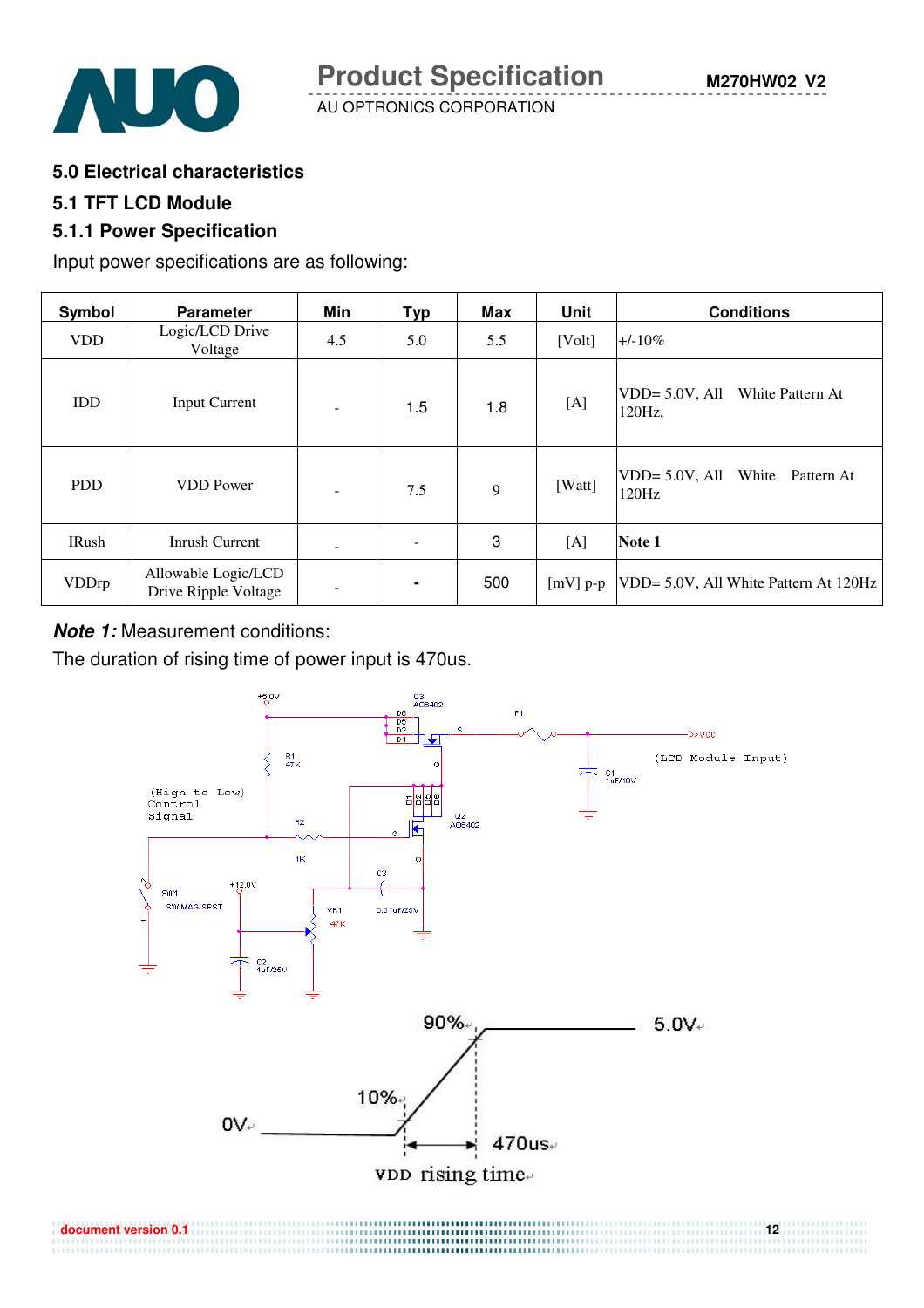



## **5.1.2 Signal Electrical Characteristics**

Input signals shall be low or Hi-Z state when VDD is off. Please refer to specifications of SN75LVDS82DGG (Texas Instruments) in detail.

## **1. DC Characteristics of each signal are as following:**

| Symbol      | <b>Parameter</b>           | Min    | Typ    | Max    | Units | <b>Condition</b>        |
|-------------|----------------------------|--------|--------|--------|-------|-------------------------|
|             | Differential Input High    |        |        | $+100$ | [mV]  | $VICM = 1.2V$           |
| <b>VTH</b>  | Threshold                  |        |        |        |       | Note 1                  |
|             | Differential Input Low     |        |        |        | [mV]  | $VICM = 1.2V$           |
| <b>VTL</b>  | Threshold                  | $-100$ |        |        |       | Note 1                  |
| <b>VID</b>  | Input Differential Voltage | 100    |        | 600    | [mV]  | Note 1                  |
| <b>VICM</b> | Differential Input Common  |        | $+1.2$ | $+1.5$ |       | $VTH-VTL = 200MV (max)$ |
|             | Mode Voltage               | $+1.0$ |        |        | [V]   | Note 1                  |

## **Note 1:** LVDS Signal Waveform



**document version 0.1 13**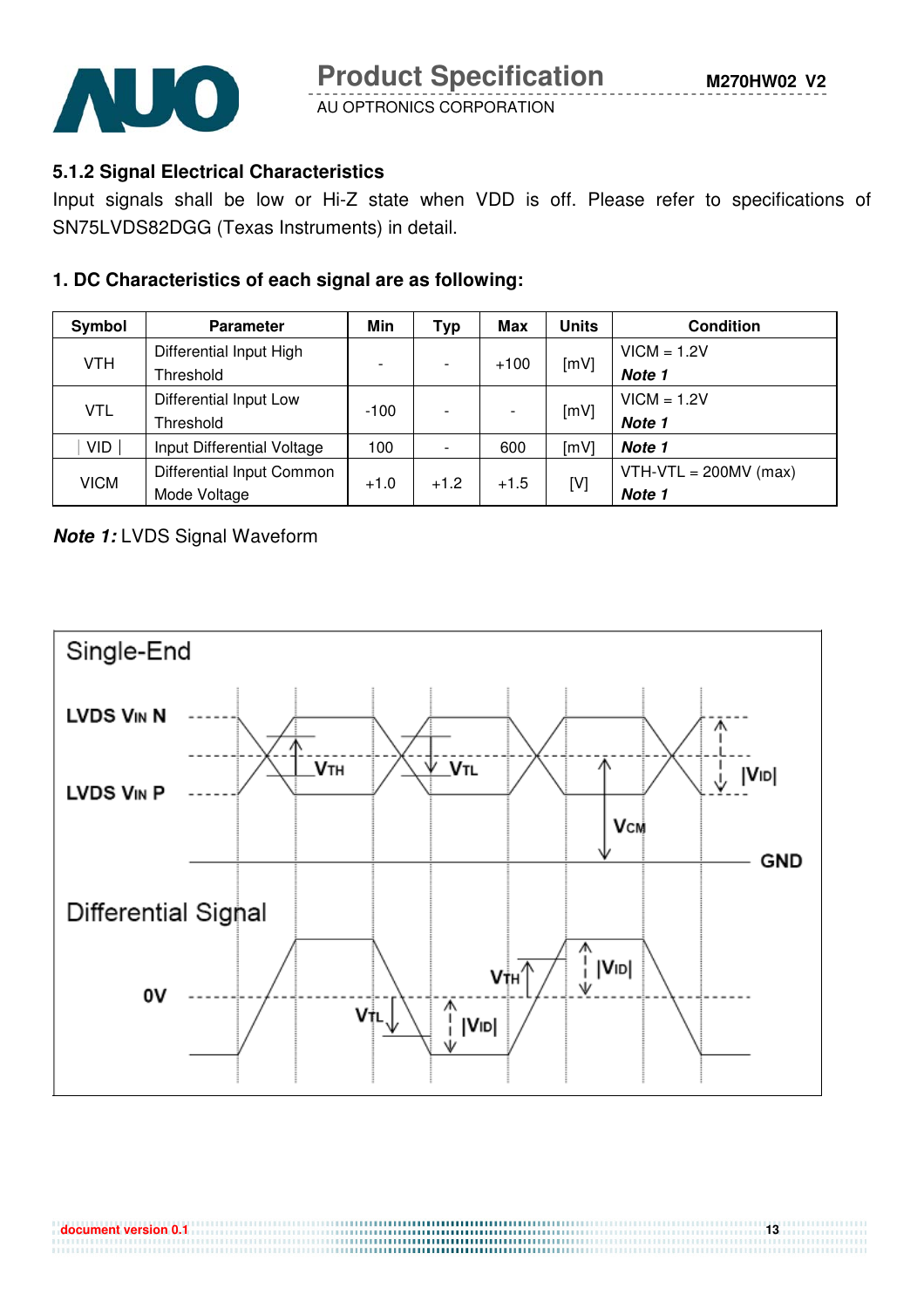

# **2. AC Characteristics**

| <b>Description</b>                  | Symbol           | Min            | Max | Unit       | <b>Note</b> |
|-------------------------------------|------------------|----------------|-----|------------|-------------|
| <b>Maximum deviation of input</b>   | F <sub>DEV</sub> | $\blacksquare$ | ± 3 | %          |             |
| clock frequency during SSC          |                  |                |     |            |             |
| <b>Maximum modulation frequency</b> | <b>FMOD</b>      | $\blacksquare$ | 200 | <b>KHz</b> |             |
| of input clock during SSC           |                  |                |     |            |             |

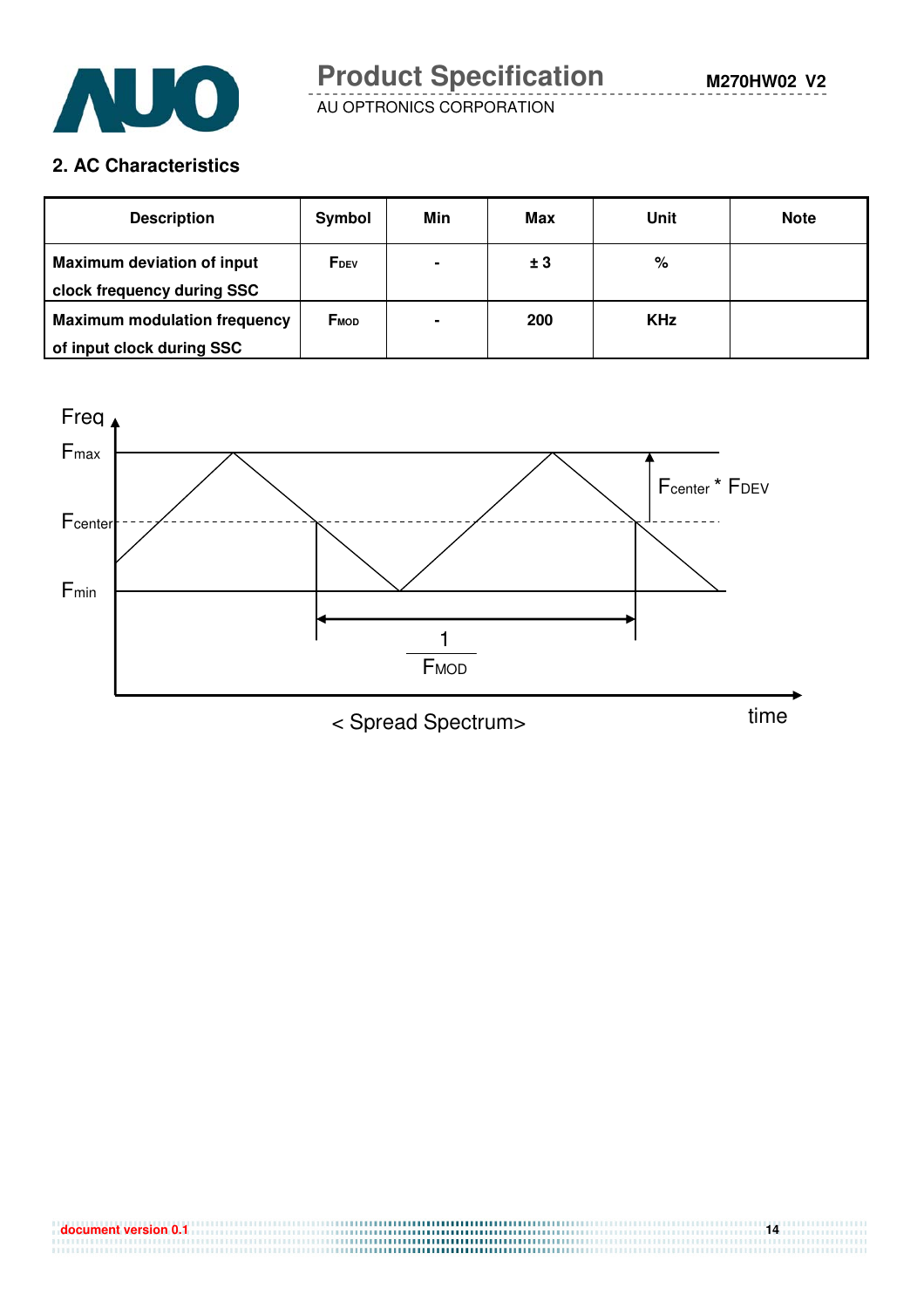



## **5.2 Backlight Unit**

Parameter guideline for LED driving is under stable conditions at  $25^{\circ}$  (Room Temperature):

| Symbol            | <b>Parameter</b>                                      | Min.                     | Typ.                     | Max.  | Unit             | <b>Note</b>                 |  |
|-------------------|-------------------------------------------------------|--------------------------|--------------------------|-------|------------------|-----------------------------|--|
| IR <sub>LED</sub> | <b>LED Operation Current</b>                          |                          | 60                       | 63    | [mA]<br>Note -   | <b>Operating with fixed</b> |  |
| $V_{LB}$          | <b>Light Bar Operation Voltage</b><br>(for reference) | $\overline{\phantom{0}}$ | 56.1                     | 61.2  | [Volt]<br>Note 2 |                             |  |
| $P_{\text{BLU}}$  | BLU Power consumption (for reference)                 |                          | 26.93                    | 29.38 | [Watt]           | driving current             |  |
| LT <sub>LED</sub> | LED life Time (Typical)                               | 30000                    | $\overline{\phantom{0}}$ |       | [Hour]<br>Note 3 |                             |  |

Note 1 :The specified current is input LED chip 100% duty current.

Note 2 : The value showed in the table is one light bar's operation voltage.

Note 3 : Definition of life time : brightness becomes 50% of its original value. The minimum life time of LED unit is on the condition of  $IR_{LED} = 20mA$  and  $25\pm2\degree$  (Room temperature).

Note 4: Each LED light bar consists of 72 pcs LED package ( 4 strings x 18 pcs / string ).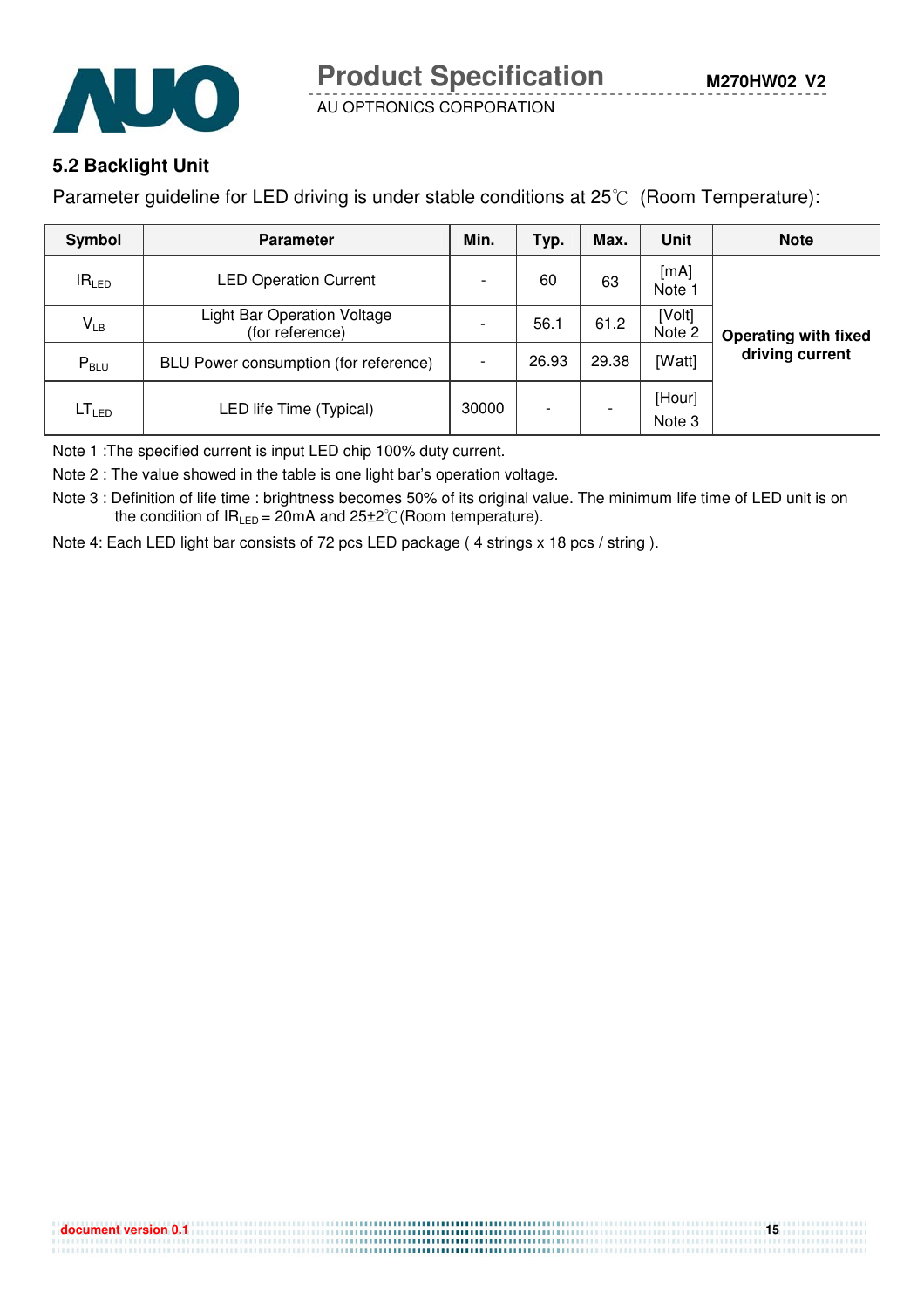

#### **6.0 Signal Characteristic**

#### **6.1 Pixel Format Image**

Following figure shows the relationship of the input signals and LCD pixel format.



## **6.2 The input data format**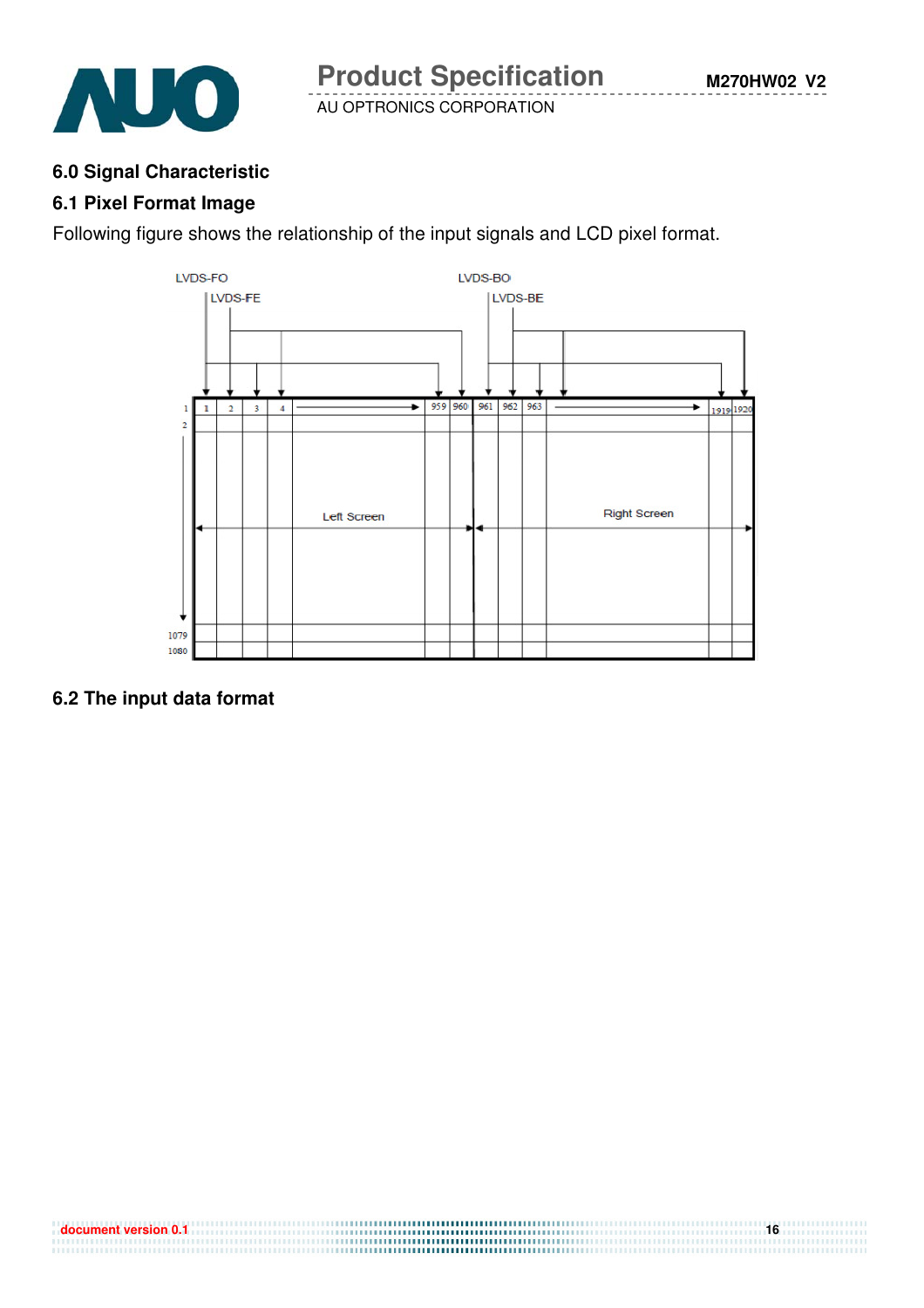



# **Product Specification**

AU OPTRONICS CORPORATION



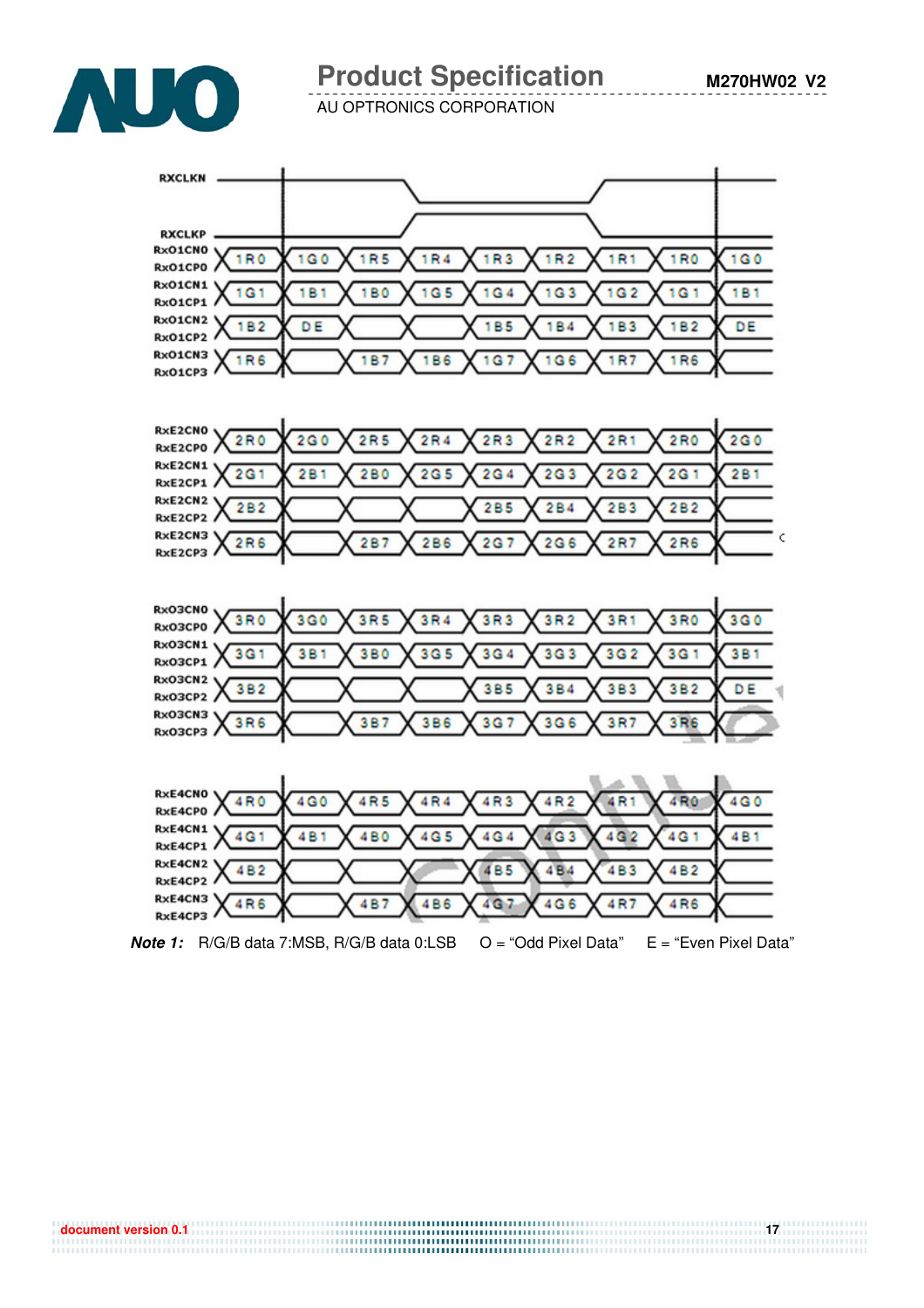

#### **6.3 Signal Description**

The module using one LVDS receiver SN75LVDS82(Texas Instruments). LVDS is a differential signal technology for LCD interface and high speed data transfer device. LVDS transmitters shall be SN75LVDS83(negative edge sampling). The first/third LVDS port(RxOxxx) transmits odd pixels while the second/fourth LVDS port(RxExxx) transmits even pixels.

| Pin<br>number   | Signal name        | Description                                                                                                         |  |  |
|-----------------|--------------------|---------------------------------------------------------------------------------------------------------------------|--|--|
| 1               | RxO1CN0            | F path Negative LVDS differential data input (Odd data)                                                             |  |  |
| $\overline{c}$  | RxO1CP0            | F path Positive LVDS differential data input (Odd data)                                                             |  |  |
| 3               | RxO1CN1            | F path_Negative LVDS differential data input (Odd data)                                                             |  |  |
| 4               | RxO1CP1            | F path Positive LVDS differential data input (Odd data)                                                             |  |  |
| 5               | RxO1CN2            | F path Negative LVDS differential data input (Odd data)                                                             |  |  |
| 6               | RxO1CP2            | F path_Positive LVDS differential data input (Odd data)                                                             |  |  |
| $\overline{7}$  | <b>GND</b>         | Power Ground                                                                                                        |  |  |
| 8               | RxO1CCLKN          | F path_Negative LVDS differential clock input (Odd clock)                                                           |  |  |
| 9               | RxO1CCLKP          | Positive LVDS differential clock input (Odd clock)<br>F path                                                        |  |  |
| 10              | <b>GND</b>         | Power Ground                                                                                                        |  |  |
| 11              | RxO1CN3            | F path Negative LVDS differential data input (Odd data)                                                             |  |  |
| 12              | RxO1CP3            | F path Positive LVDS differential data input (Odd data)                                                             |  |  |
| 13              | <b>GND</b>         | Power Ground                                                                                                        |  |  |
| 14              | RxE2CN0            | Negative LVDS differential data input (Even data)<br>F path                                                         |  |  |
| $\overline{15}$ | RxE2CP0            | F path Positive LVDS differential data input (Even data)                                                            |  |  |
| 16              | RxE2CN1            | F path Negative LVDS differential data input (Even data)                                                            |  |  |
| $\overline{17}$ | RxE2CP1            | F path_ Positive LVDS differential data input (Even data)                                                           |  |  |
| 18              | RxE2CN2            | F path_Negative LVDS differential data input (Even data)                                                            |  |  |
| 19              | RxE2CP2            | F path Positive LVDS differential data input (Even data)                                                            |  |  |
| 20              | <b>GND</b>         | Power Ground                                                                                                        |  |  |
| 21              | RxE2CCLKN          | Negative LVDS differential clock input (Even clock)<br>F path                                                       |  |  |
| 22              | RxE2CCLKP          | F path  Positive LVDS differential clock input (Even clock)                                                         |  |  |
| 23              | <b>GND</b>         | Power Ground                                                                                                        |  |  |
| 24              | RxE2CN3            | Negative LVDS differential data input (Even data)<br>F path                                                         |  |  |
| 25              | RxE2CP3            | F path  Positive LVDS differential data input (Even data)                                                           |  |  |
| 26              | <b>GND</b>         | Power Ground                                                                                                        |  |  |
| $\overline{27}$ | RxO3CN0            | Negative LVDS differential data input (Odd data)<br>B path                                                          |  |  |
| 28              | RxO3CP0            | B path Positive LVDS differential data input (Odd data)                                                             |  |  |
| 29<br>30        | RxO3CN1<br>RxO3CP1 | B path Negative LVDS differential data input (Odd data)                                                             |  |  |
| $\overline{31}$ | RxO3CN2            | B path Positive LVDS differential data input (Odd data)<br>B path_ Negative LVDS differential data input (Odd data) |  |  |
| 32              | RxO3CP2            | B path Positive LVDS differential data input (Odd data)                                                             |  |  |
| 33              | <b>GND</b>         | Power Ground                                                                                                        |  |  |
| $\overline{34}$ | RxO3CCLKN          | B path_Negative LVDS differential clock input (Odd clock)                                                           |  |  |
| 35              | RxO3CCLKP          | B path Positive LVDS differential clock input (Odd clock)                                                           |  |  |
| 36              | <b>GND</b>         | Power Ground                                                                                                        |  |  |
| 37              | RxO3CN3            | Negative LVDS differential data input (Odd data)<br>B path                                                          |  |  |
| 38              | RxO3CP3            | B path Positive LVDS differential data input (Odd data)                                                             |  |  |
| 39              | <b>GND</b>         | Power Ground                                                                                                        |  |  |
| 40              | RxE4CN0            | Negative LVDS differential data input (Even data)<br>B path                                                         |  |  |
| 41              | RxE4CP0            | Positive LVDS differential data input (Even data)<br>B path                                                         |  |  |
| 42              | RxE4CN1            | B path<br>Negative LVDS differential data input (Even data)                                                         |  |  |
| 43              | RxE4CP1            | Positive LVDS differential data input (Even data)<br>B path                                                         |  |  |
| 44              | RxE4CN2            | Negative LVDS differential data input (Even data)<br>B path                                                         |  |  |
| 45              | RxE4CP2            | Positive LVDS differential data input (Even data)<br>B path                                                         |  |  |

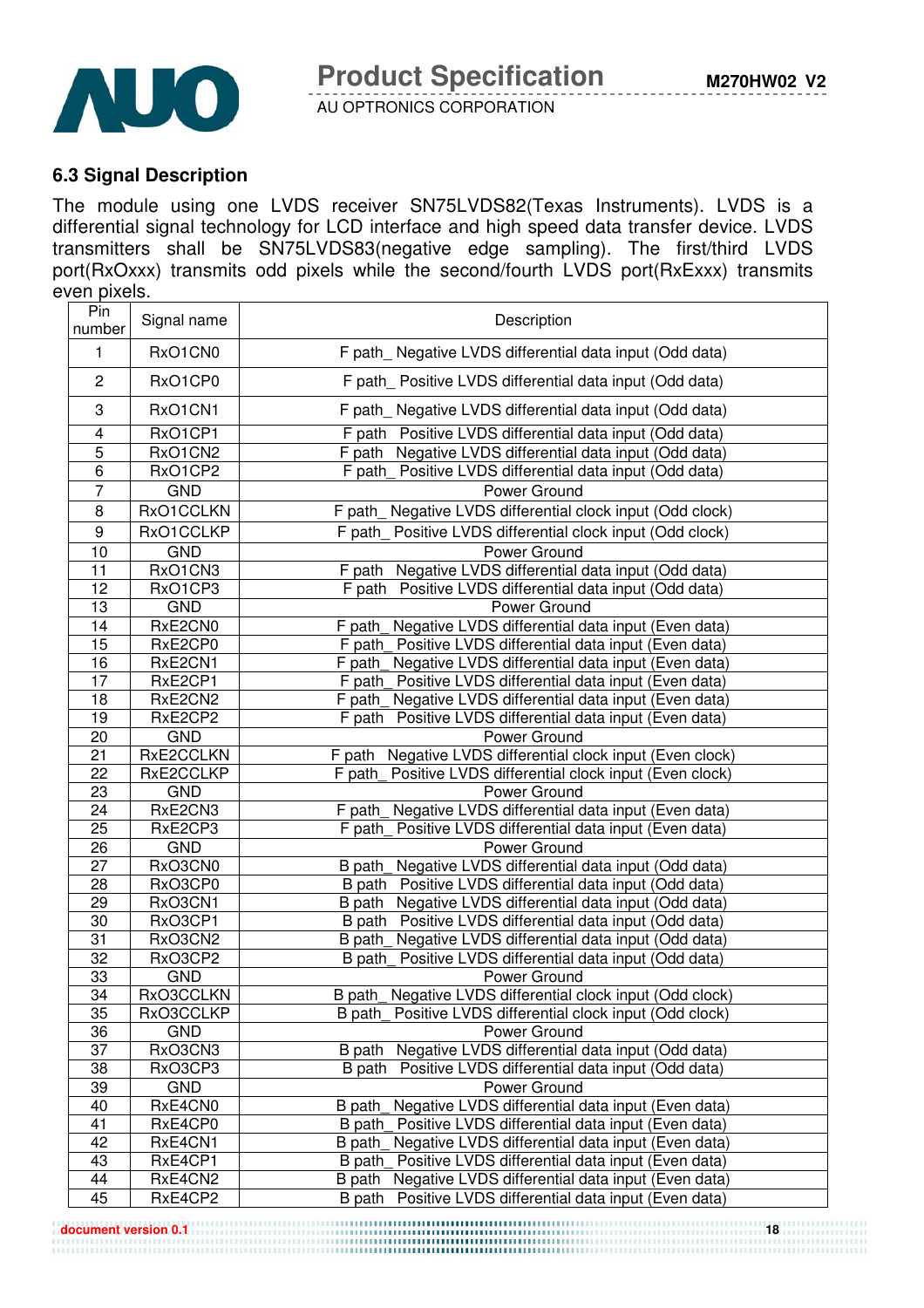

# **Product Specification**

**M270HW02 V2**

AU OPTRONICS CORPORATION

| 46 | <b>GND</b> | Power Ground                                               |
|----|------------|------------------------------------------------------------|
| 47 | RxE4CCLKN  | B path Negative LVDS differential clock input (Even clock) |
| 48 | RxE4CCLKP  | B path Positive LVDS differential clock input (Even clock) |
| 49 | <b>GND</b> | Power Ground                                               |
| 50 | RxE4CN3    | B path Negative LVDS differential data input (Even data)   |
| 51 | RxE4CP3    | B path Positive LVDS differential data input (Even data)   |

VDD

| Pin number     | Signal name | Description    |
|----------------|-------------|----------------|
|                | <b>NC</b>   | Do not connect |
| $\overline{c}$ | <b>NC</b>   | Do not connect |
| 3              | <b>NC</b>   | Do not connect |
| 4              | <b>GND</b>  | Power Ground   |
| 5              | <b>GND</b>  | Power Ground   |
| 6              | <b>GND</b>  | Power Ground   |
| 7              | <b>GND</b>  | Power Ground   |
| 8              | <b>NC</b>   | Do not connect |
| 9              | <b>NC</b>   | Do not connect |
| 10             | <b>GND</b>  | Power Ground   |
| 11             | Vcc         | Power +5V      |
| 12             | Vcc         | Power +5V      |
| 13             | Vcc         | Power +5V      |
| 14             | Vcc         | Power +5V      |
| 15             | Vcc         | Power +5V      |

**Note1:** Start from left side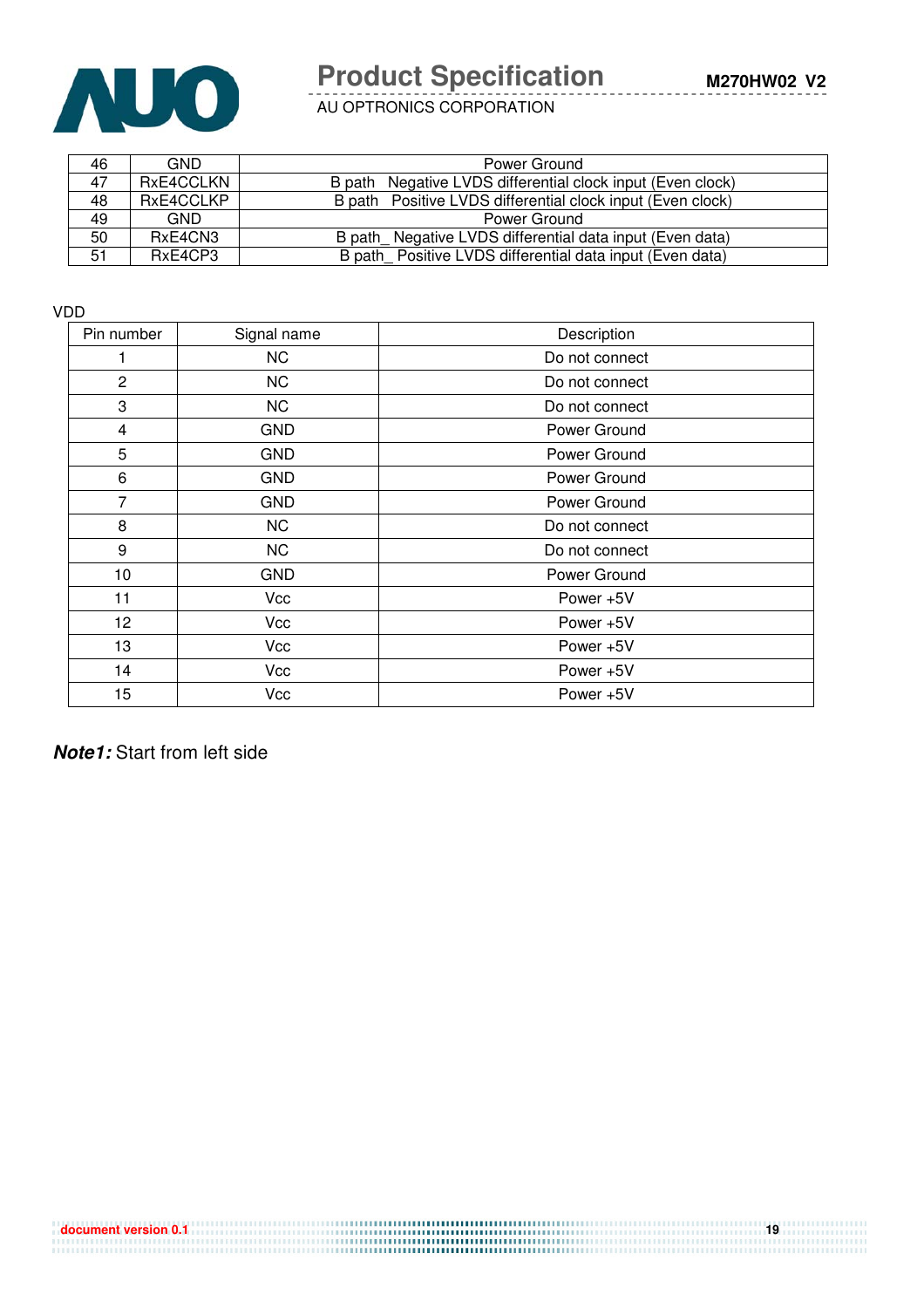

........................

Note2: Input signals of odd and even clock shall be the same timing.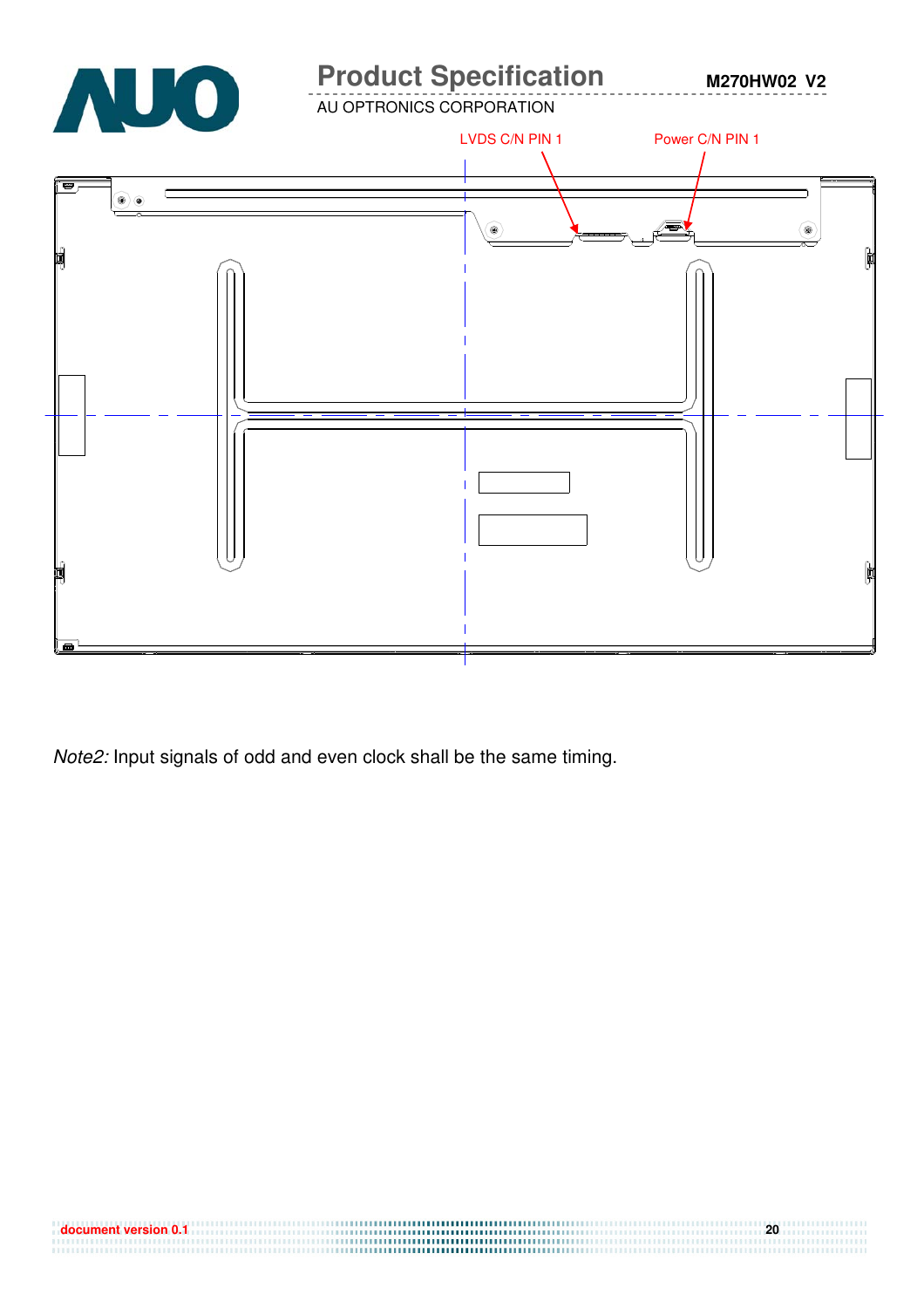

## **6.4 Timing Characteristics**

Basically, interface timing described here is not actual input timing of LCD module but close to output timing of SN75LVDS82DGG (Texas Instruments) or equivalent.

| <b>Signal</b> | <b>Item</b>     | <b>Symbol</b>            | Min  | <b>Typ</b> | <b>Max</b> | Unit       |  |
|---------------|-----------------|--------------------------|------|------------|------------|------------|--|
| Vertical      | Period          | Tv                       | 1088 | 1130       | 1715       | Th         |  |
| Section       | Active          | Tdisp(v)                 | 1080 | 1080       | 1080       | Th         |  |
|               | <b>Blanking</b> | $Tbp(v) + Tfp(v) + PWvs$ | 8    | 50         | 635        | Th         |  |
|               | Period          | Th                       | 510  | 560        | 600        | Telk       |  |
| Horizontal    | Active          | Tdisp(h)                 | 480  | 480        | 480        | Telk       |  |
| Section       | <b>Blanking</b> | $Tbp(h) + Tfp(h) + PWhs$ | 30   | 80         | 120        | Telk       |  |
|               |                 |                          |      |            |            |            |  |
|               | Period          | Tclk                     | 10.2 | 13.1       | 31.2       | ns         |  |
| Clock         | Frequency       | Freq                     | 32   | 75.9       | 98         | <b>MHz</b> |  |
|               |                 |                          |      |            | $<$ Note2> |            |  |
| Frame rate    | Frame           | F                        |      |            | 120        | Hz         |  |
|               | rate            |                          |      |            |            |            |  |

**Note1 :** DE mode only

**Note2 :** OD function turn off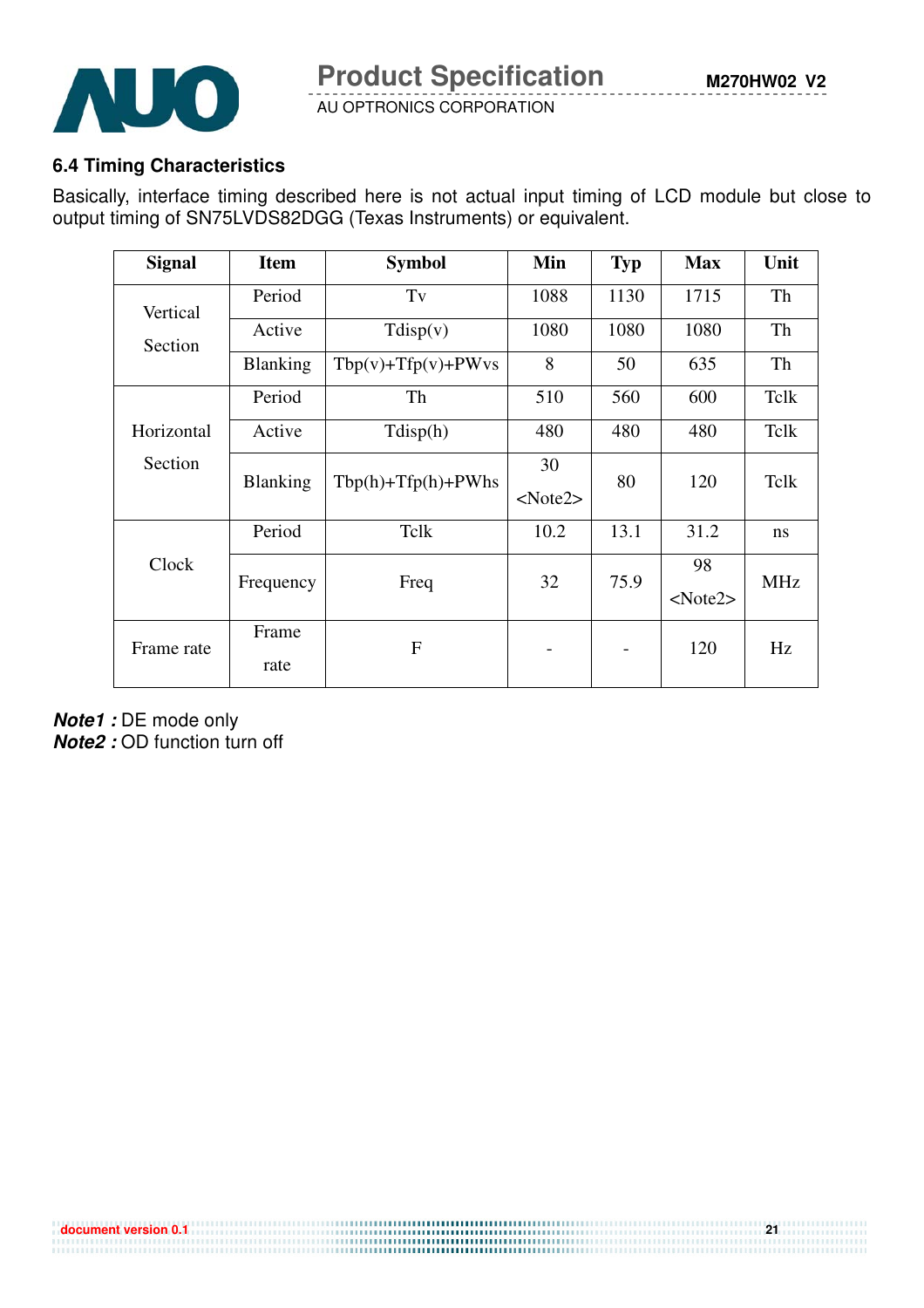

## **6.5 Timing diagram**



## **6.6 Power ON/OFF Sequence**

VDD power and lamp on/off sequence are as follows. Interface signals are also shown in the chart. Signals from any system shall be Hi-Z state or low level when VDD is off.

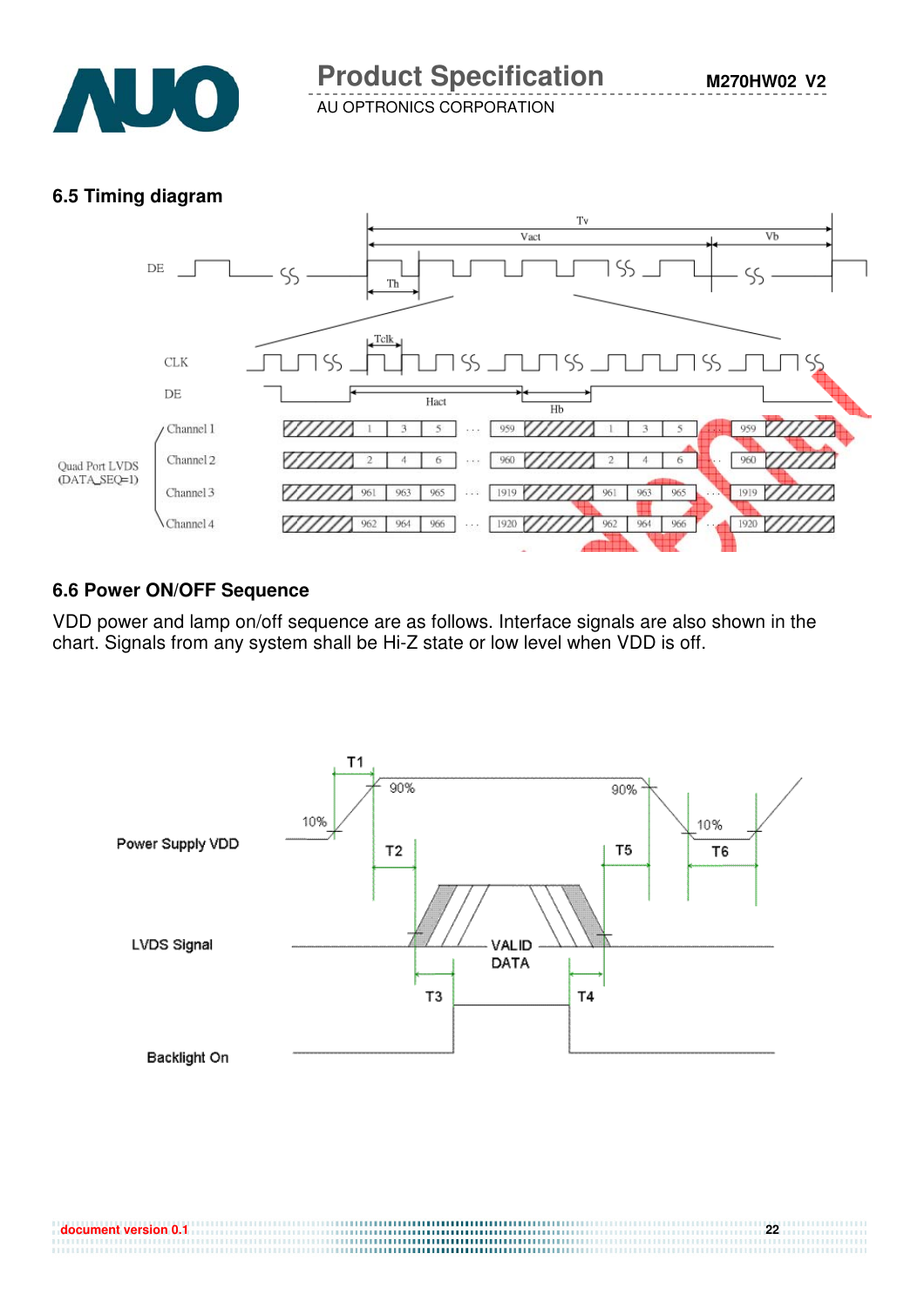

|                  | Value | <b>Unit</b>              |        |
|------------------|-------|--------------------------|--------|
| <b>Parameter</b> | Min.  | Max.                     |        |
| Τ1               | 0.5   | 10                       | [msec] |
| T <sub>2</sub>   | 0     | 50                       | [msec] |
| T3               | 500   |                          | [msec] |
| T <sub>4</sub>   | 200   | $\overline{\phantom{a}}$ | [msec] |
| T <sub>5</sub>   | 0     | 50                       | [msec] |
| T6               | 1000  | $\overline{\phantom{a}}$ | [msec] |

| $\sim$ document version 0.1 $\,$ | 23 |
|----------------------------------|----|
|                                  |    |
|                                  |    |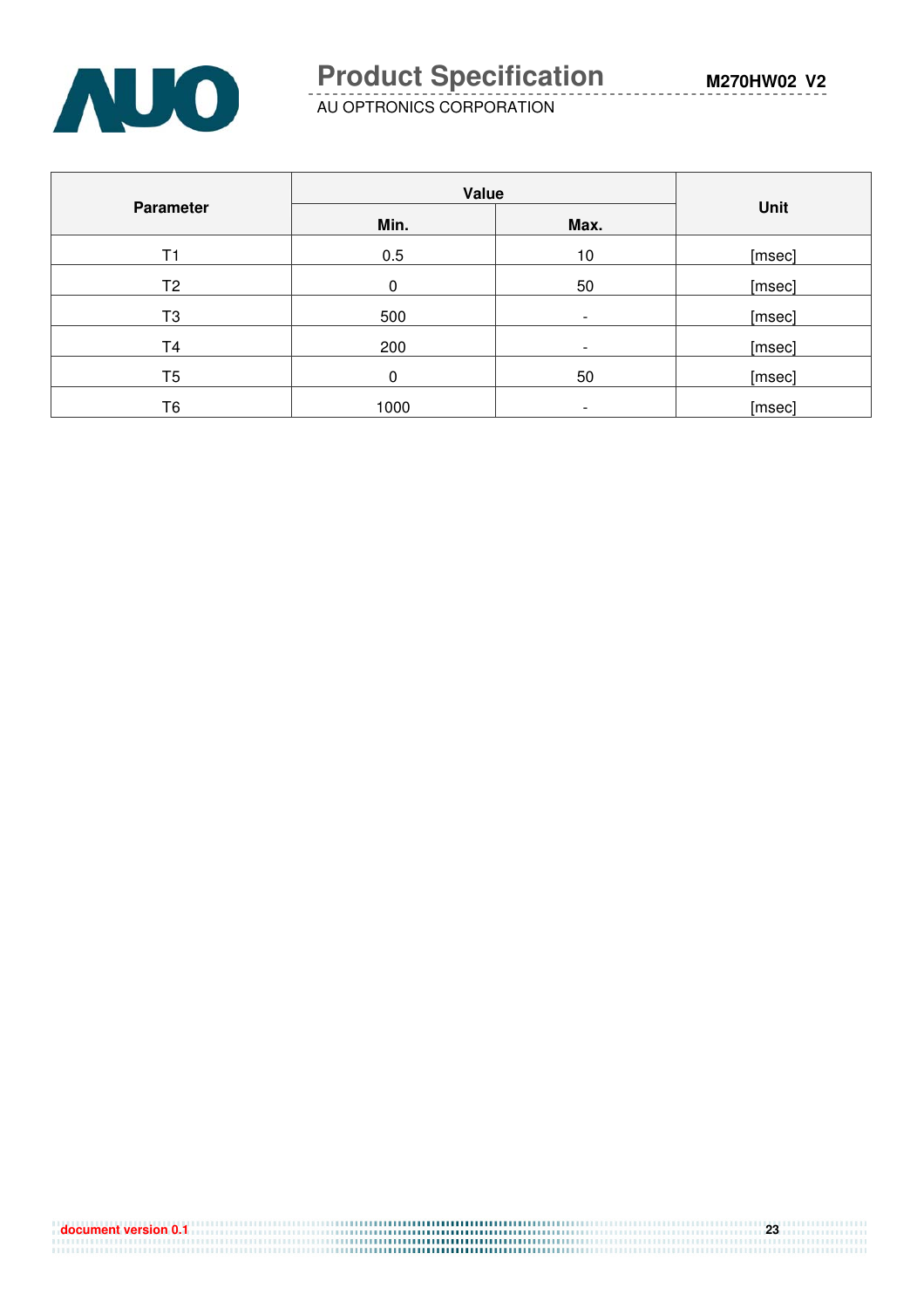

## **7.0 Connector & Pin Assignment**

Physical interface is described as for the connector on module. These connectors are capable of accommodating the following signals and will be following components.

#### **7.1 TFT LCD Module**

#### LVDS

| <b>Connector Name / Designation</b> | Interface Connector / Interface card |
|-------------------------------------|--------------------------------------|
| Manufacturer                        | JAE or compatible                    |
| <b>Type Part Number</b>             | FI-RE51S-HF                          |
| <b>Mating Housing Part Number</b>   | JAE FI-RE51HL                        |

#### VDD

| <b>Connector Name / Designation</b> | Interface Connector / Interface card |
|-------------------------------------|--------------------------------------|
| Manufacturer                        | P-TWO or compatible                  |
| <b>Type Part Number</b>             | 185132-15021                         |
| <b>Mating Housing Part Number</b>   | Yeon-Ho 12507HS-15L                  |

### **7.1.1 Pin Assignment**

| <b>LVDS</b>    |             |            |             |
|----------------|-------------|------------|-------------|
| Pin number     | Signal name | Pin number | Signal name |
|                | RxO1CN0     | 26         | <b>GND</b>  |
| $\overline{2}$ | RxO1CP0     | 27         | RxO3CN0     |
| 3              | RxO1CN1     | 28         | RxO3CP0     |
| $\overline{4}$ | RxO1CP1     | 29         | RxO3CN1     |
| 5              | RxO1CN2     | 30         | RxO3CP1     |
| 6              | RxO1CP2     | 31         | RxO3CN2     |
| 7              | <b>GND</b>  | 32         | RxO3CP2     |
| 8              | RxO1CCLKN   | 33         | <b>GND</b>  |
| 9              | RxO1CCLKP   | 34         | RxO3CCLKN   |
| 10             | <b>GND</b>  | 35         | RxO3CCLKP   |
| 11             | RxO1CN3     | 36         | <b>GND</b>  |
| 12             | RxO1CP3     | 37         | RxO3CN3     |

**document version 0.1 24**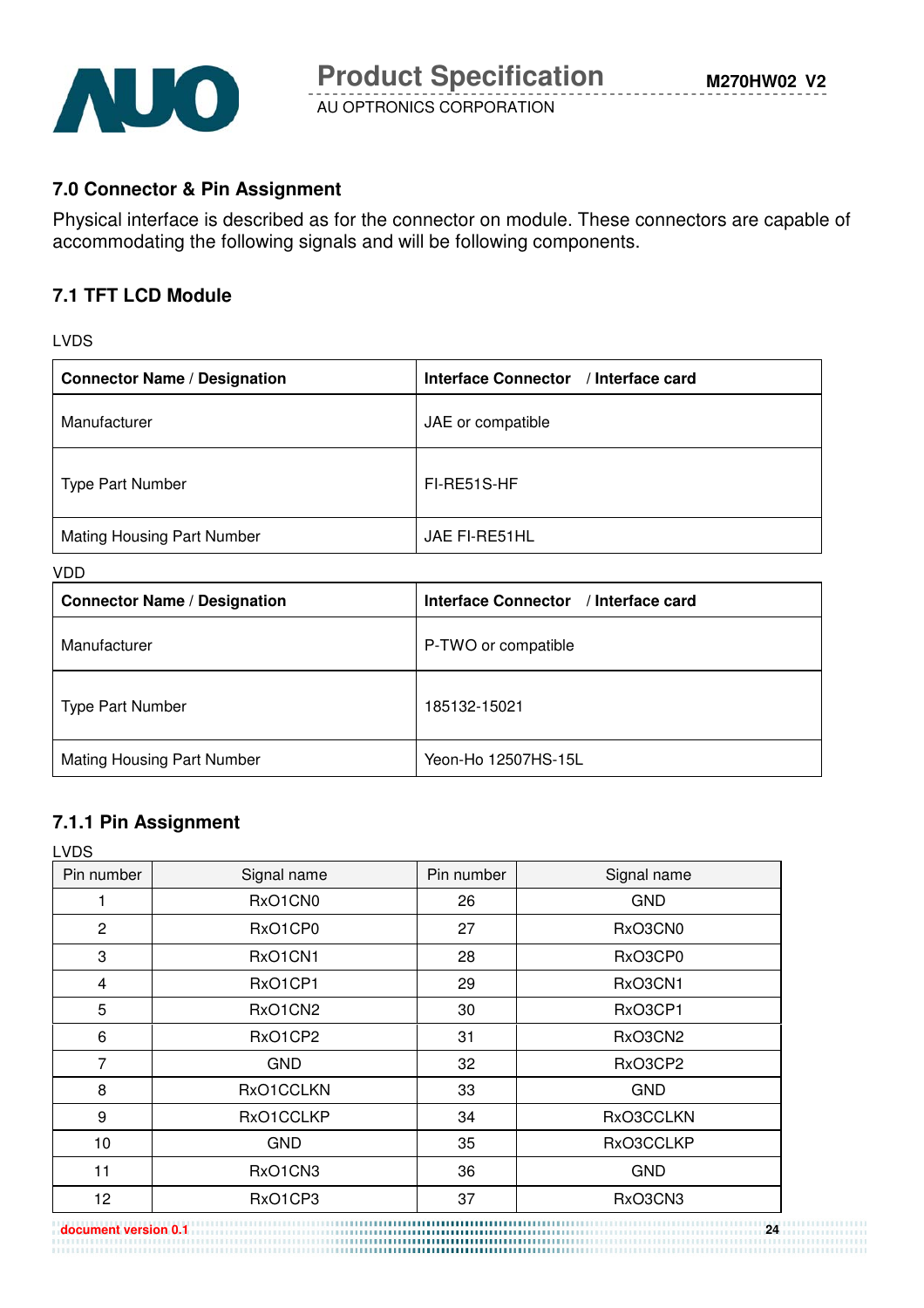

# **Product Specification**

AU OPTRONICS CORPORATION

| 13 | <b>GND</b> | 38 | RxO3CP3    |
|----|------------|----|------------|
| 14 | RxE2CN0    | 39 | <b>GND</b> |
| 15 | RxE2CP0    | 40 | RxE4CN0    |
| 16 | RxE2CN1    | 41 | RxE4CP0    |
| 17 | RxE2CP1    | 42 | RxE4CN1    |
| 18 | RxE2CN2    | 43 | RxE4CP1    |
| 19 | RxE2CP2    | 44 | RxE4CN2    |
| 20 | <b>GND</b> | 45 | RxE4CP2    |
| 21 | RxE2CCLKN  | 46 | <b>GND</b> |
| 22 | RxE2CCLKP  | 47 | RxE4CCLKN  |
| 23 | <b>GND</b> | 48 | RxE4CCLKP  |
| 24 | RxE2CN3    | 49 | <b>GND</b> |
| 25 | RxE2CP3    | 50 | RxE4CN3    |
|    |            | 51 | RxE4CP3    |

 $V_{C}$ 

| v oo       |             |     |             |  |
|------------|-------------|-----|-------------|--|
| Pin number | Signal name | Pin | Signal name |  |
|            | <b>NC</b>   | 9   | <b>NC</b>   |  |
| 2          | <b>NC</b>   | 10  | <b>GND</b>  |  |
| 3          | <b>NC</b>   | 11  | Vcc         |  |
| 4          | <b>GND</b>  | 12  | Vcc         |  |
| 5          | <b>GND</b>  | 13  | Vcc         |  |
| 6          | <b>GND</b>  | 14  | Vcc         |  |
|            | <b>GND</b>  | 15  | Vcc         |  |
| 8          | <b>NC</b>   |     |             |  |

## **7.2 Connector on Backlight Unit.**

This connector is mounted on LED light-bar.

| Connector Name / Designation | Light Bar Connector         |  |
|------------------------------|-----------------------------|--|
| Manufacturer                 | ENTERY INDUSTRIAL CO., LTD. |  |
| <b>Type Part Number</b>      | 3707K-Q06N-01R              |  |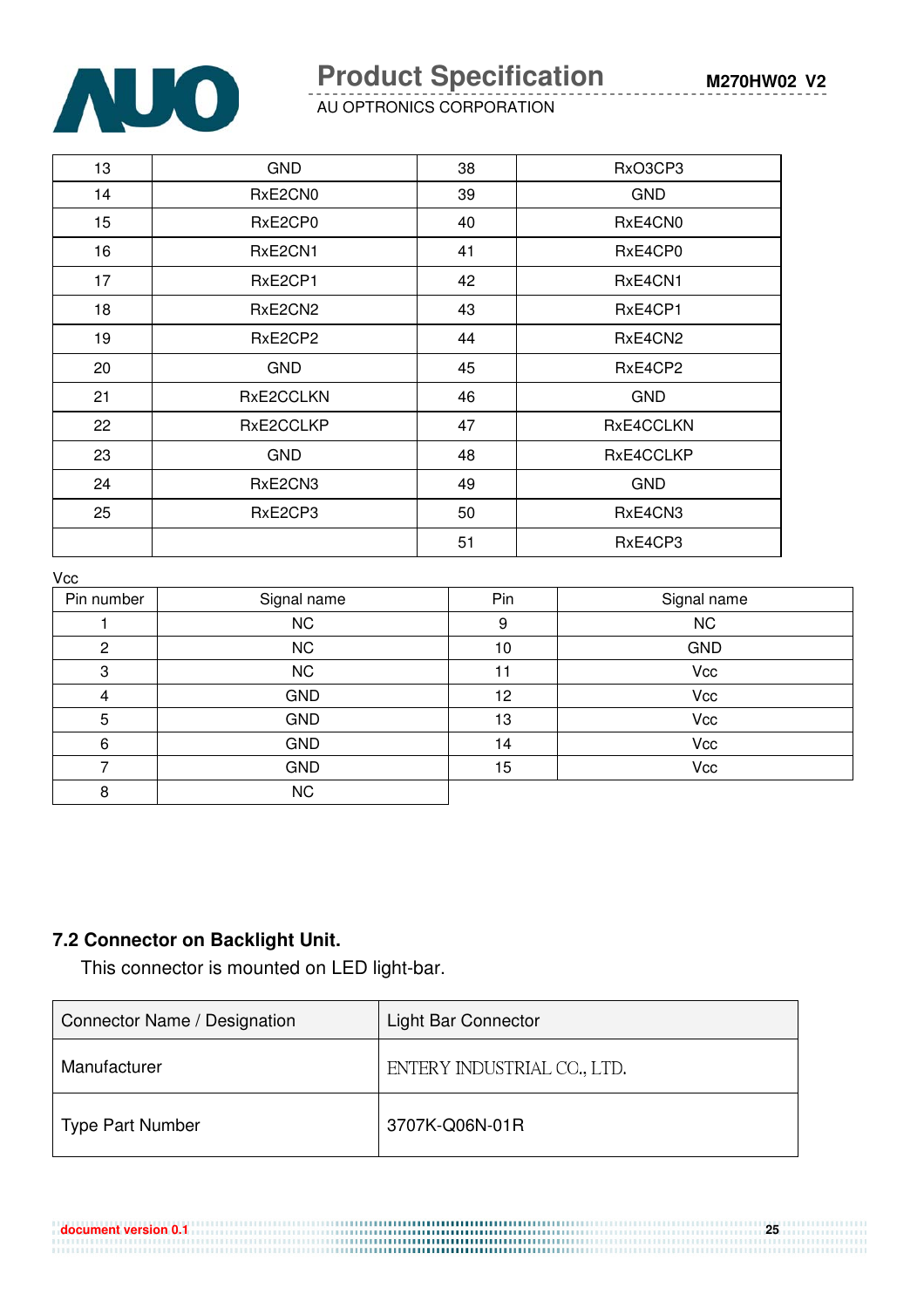

**M270HW02 V2**

AU OPTRONICS CORPORATION

#### **7.2.1 Pin assignment**

## **Upper Light Bar**

|        |          |          |          |   | 1 2 3 4 5 6 |
|--------|----------|----------|----------|---|-------------|
|        |          |          |          | ш |             |
| String | String 2 | String 3 | String 4 | - | Ō           |
|        |          |          |          |   |             |

| Pin no. | <b>Signal name</b>                     |  |
|---------|----------------------------------------|--|
|         | IRLED (current out) String 1           |  |
|         | IRLED (current out) String 2           |  |
| 3       | VLED (voltage in)                      |  |
|         | VLED (voltage in)                      |  |
| 5       | IRLED (current out)<br><b>String 3</b> |  |
| 6       | IRLED (current out) String 4           |  |

## **Lower Light Bar**



| Pin no. | <b>Signal name</b>                     |  |
|---------|----------------------------------------|--|
|         | IRLED (current out) String 4           |  |
| っ       | IRLED (current out) String 3           |  |
| 3       | VLED (voltage in)                      |  |
|         | VLED (voltage in)                      |  |
| 5       | IRLED (current out)<br><b>String 2</b> |  |
| 6       | <b>String 1</b><br>IRLED (current out) |  |

.........................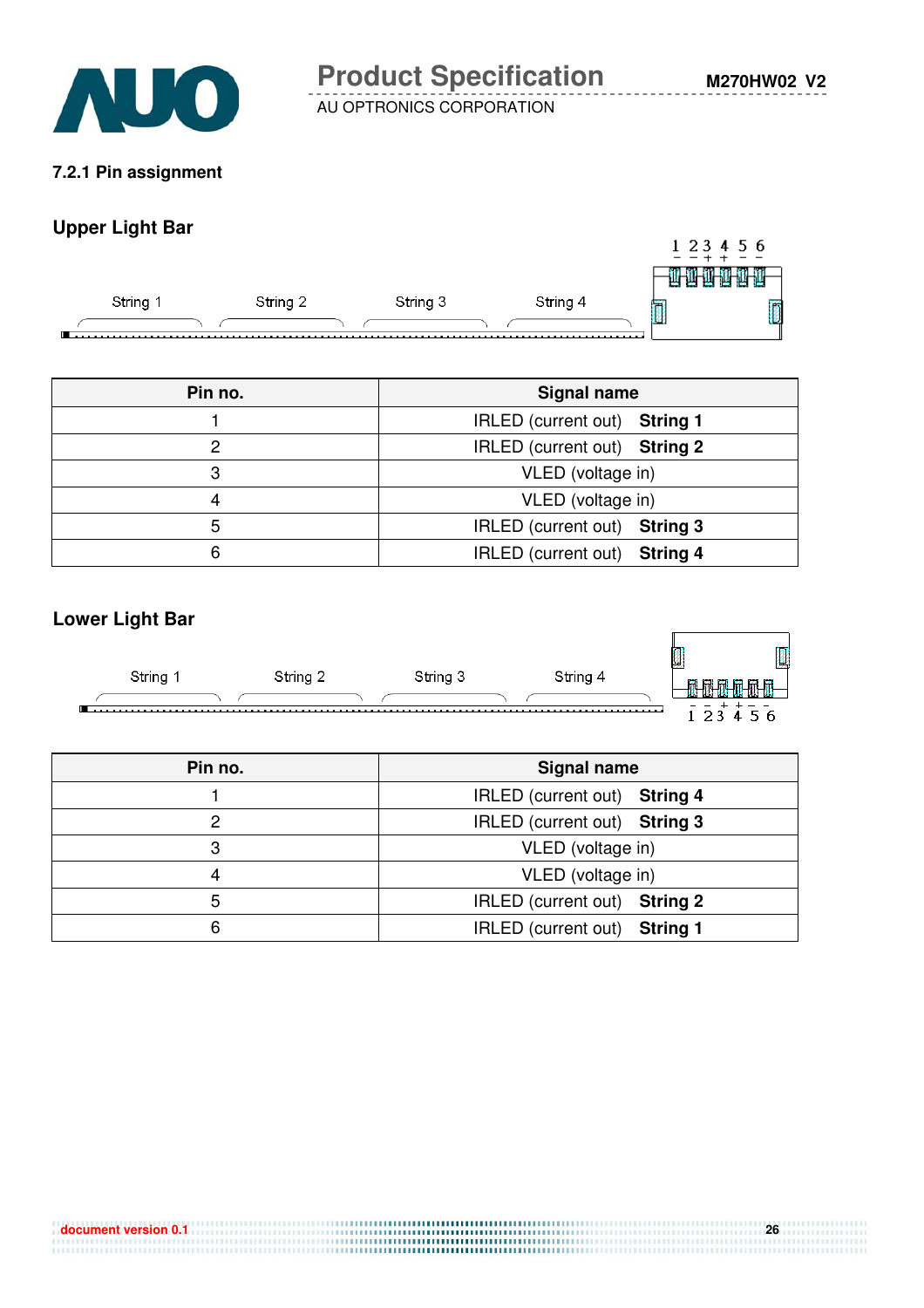

## **8.0 Reliability Test**

Environment test conditions are listed as following table.

| <b>Items</b>                             | <b>Required Condition</b>                                                                                                      | <b>Note</b>    |
|------------------------------------------|--------------------------------------------------------------------------------------------------------------------------------|----------------|
| Temperature Humidity Bias (THB)          | Ta= $50^{\circ}$ C, 80%RH, 300 hours                                                                                           |                |
| High Temperature Operation (HTO)         | Ta= $50^{\circ}$ C, 50%RH, 300 hours                                                                                           |                |
| Low Temperature Operation (LTO)          | Ta= $0^{\circ}$ C, 300 hours                                                                                                   |                |
| High Temperature Storage (HTS)           | Ta= $60^{\circ}$ C, 300 hours                                                                                                  |                |
| Low Temperature Storage (LTS)            | Ta= $-20^{\circ}$ C, 300 hours                                                                                                 |                |
| <b>Vibration Test</b><br>(Non-operation) | Acceleration: 1.5 Grms<br>Wave: Random<br>Frequency: 10 - 200 Hz<br>Duration: 30 Minutes each Axis (X, Y, Z)                   |                |
| <b>Shock Test</b><br>(Non-operation)     | Acceleration: 50 G<br>Wave: Half-sine<br>Active Time: 20 ms<br>Direction: $\pm X$ , $\pm Y$ , $\pm Z$ (one time for each Axis) |                |
| Drop Test                                | Height: 46 cm, package test                                                                                                    |                |
| Thermal Shock Test (TST)                 | -20 $\degree$ C/30min, 60 $\degree$ C/30min, 100 cycles                                                                        | 1              |
| On/Off Test                              | On/10sec, Off/10sec, 30,000 cycles                                                                                             |                |
| ESD (Electro Static Discharge)           | Contact Discharge: $\pm$ 8KV, 150pF(330 $\Omega$ ) 1sec,<br>15 points, 25 times/ point.                                        | $\overline{2}$ |
|                                          | Air Discharge: $\pm$ 15KV, 150pF(330 $\Omega$ ) 1sec<br>15 points, 25 times/ point.                                            |                |
| <b>Altitude Test</b>                     | Operation:10,000 ft<br>Non-Operation:30,000 ft                                                                                 |                |

**Note 1**: The TFT-LCD module will not sustain damage after being subjected to 100 cycles of rapid temperature change. A cycle of rapid temperature change consists of varying the temperature from  $-20^{\circ}$  to 60 $^{\circ}$ C, and back again. Power is not applied during the test. After temperature cycling, the unit is placed in normal room ambient for at least 4 hours before power on.

**Note 2**: EN61000-4-2, ESD class B: Certain performance degradation allowed

No data lost Self-recoverable No hardware failures.

**document version 0.1** 27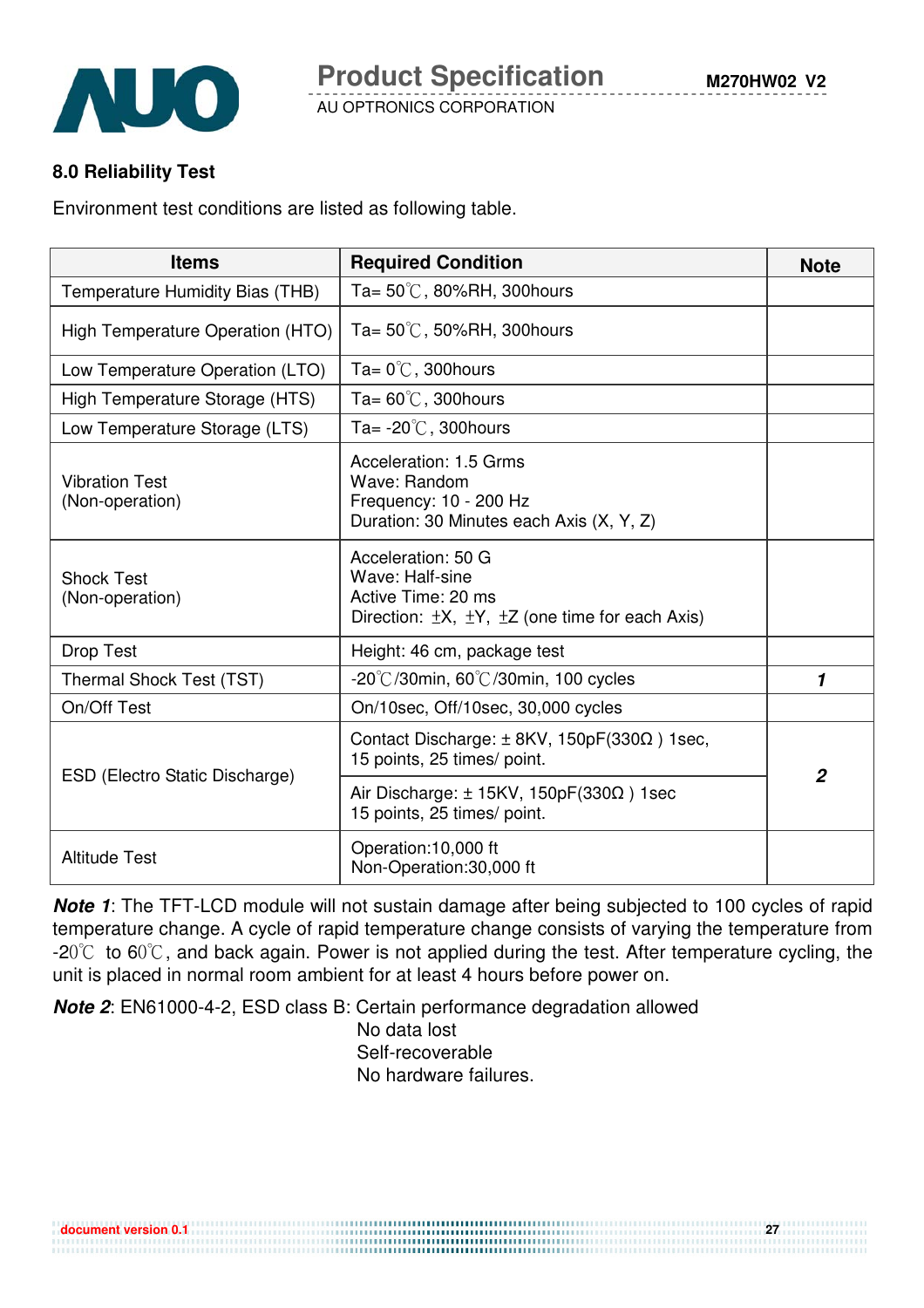

## **9.0 Shipping Label**



**Note 1:** For Pb Free products, AUO will add **b** for identification.

**Note 2:** For RoHS compatible products, AUO will add **ROHS** for identification.

**Note 3:** For China RoHS compatible products, AUO will add **6** for identification.

**Note 4:** The Green Mark will be presented only when the green documents have been ready by AUO Internal Green Team.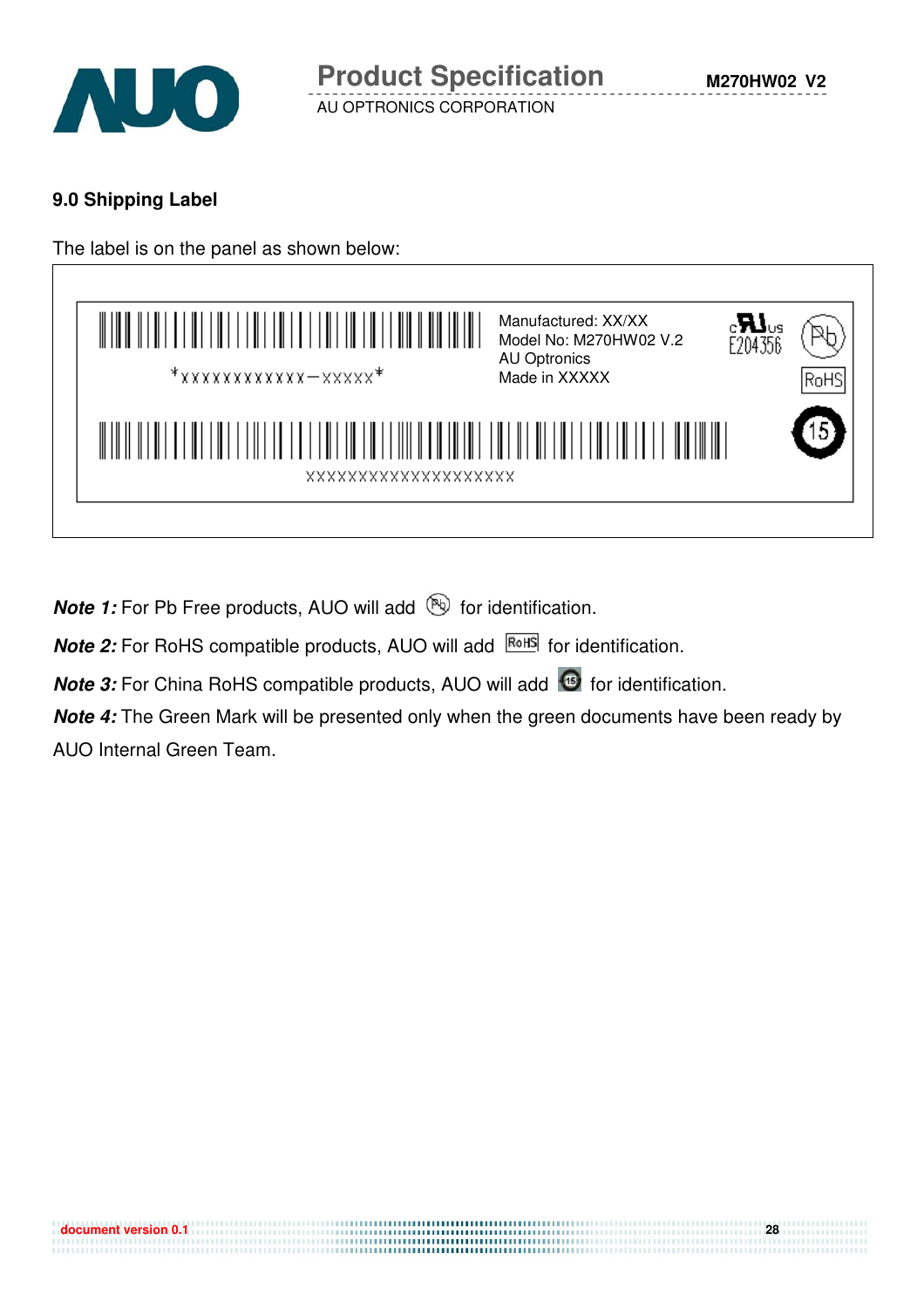#### **10.0 Mechanical Characteristics**

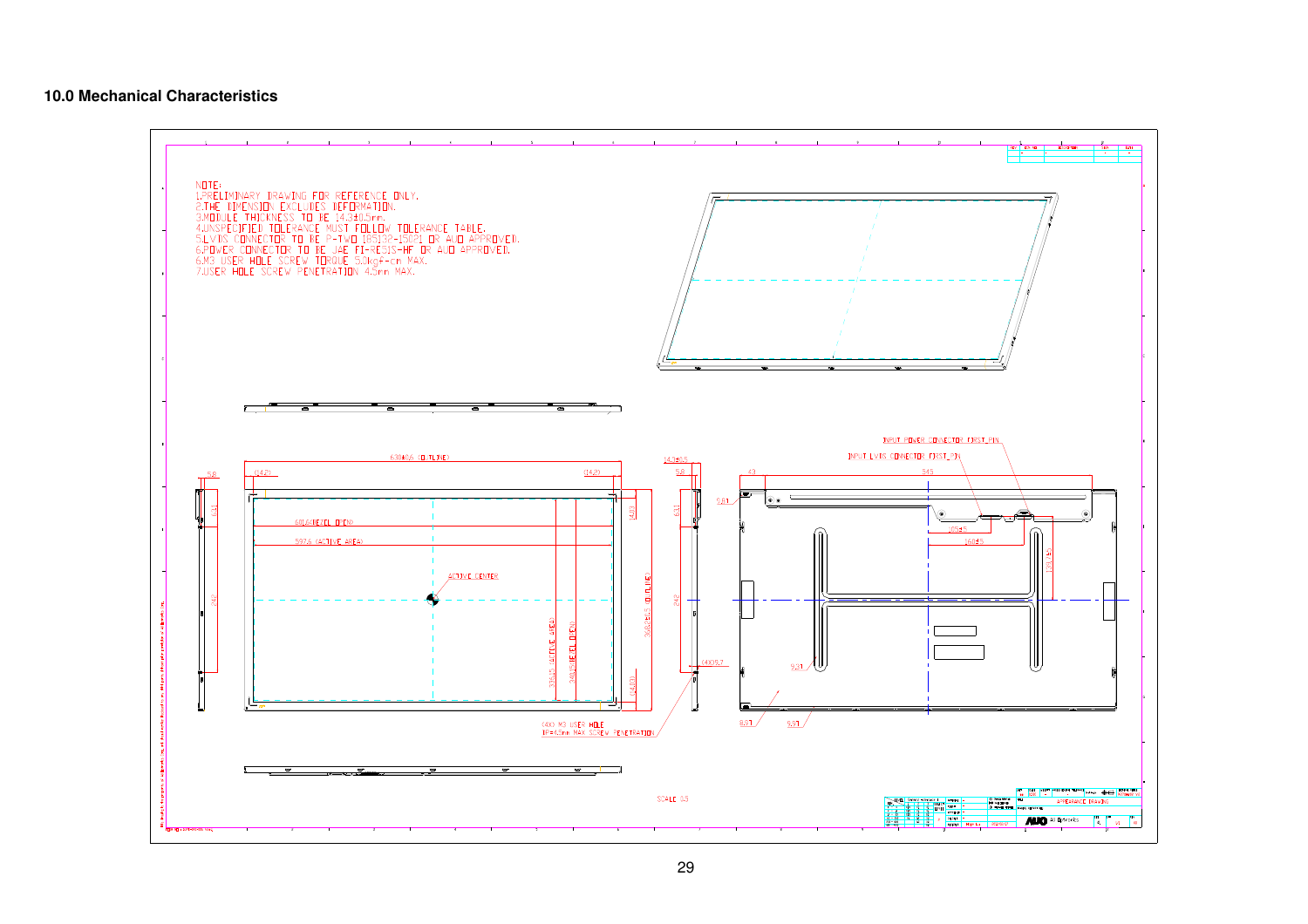